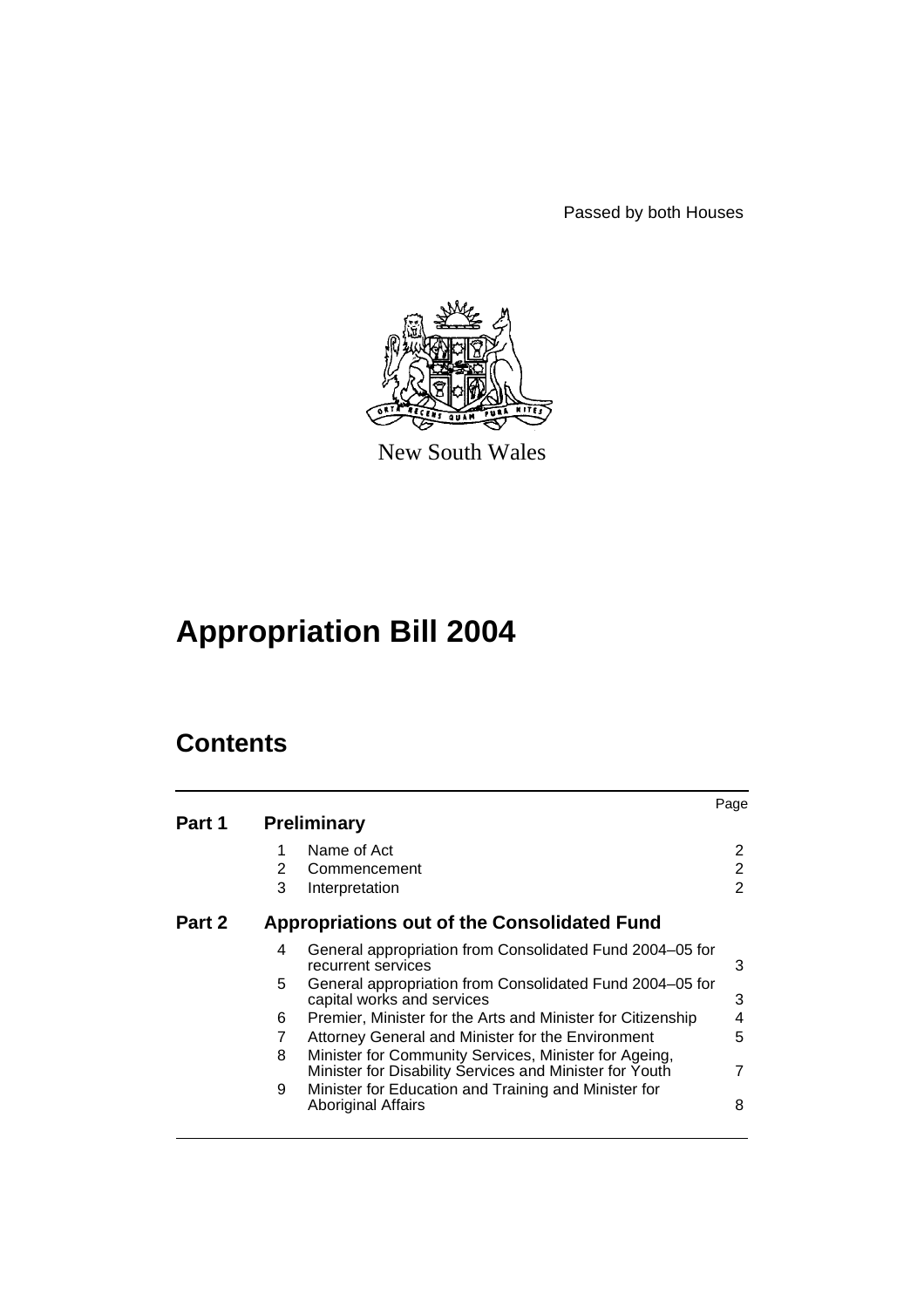# Appropriation Bill 2004

#### **Contents**

l.

|        |                 |                                                                                                                           | Page |
|--------|-----------------|---------------------------------------------------------------------------------------------------------------------------|------|
|        | 10              | Minister for Energy and Utilities and Minister for Science                                                                |      |
|        |                 | and Medical Research                                                                                                      | 9    |
|        | 11              | Minister for Gaming and Racing                                                                                            | 9    |
|        | 12 <sup>2</sup> | Minister for Health                                                                                                       | 10   |
|        | 13              | Minister for Infrastructure and Planning and Minister for<br><b>Natural Resources</b>                                     | 11   |
|        | 14              | Minister for Justice                                                                                                      | 12   |
|        | 15              | Minister for Juvenile Justice and Minister for Western<br>Sydney                                                          | 13   |
|        | 16              | <b>Minister for Mineral Resources</b>                                                                                     | 13   |
|        | 17              | <b>Minister for Police</b>                                                                                                | 14   |
|        | 18              | Minister for Primary Industries                                                                                           | 15   |
|        | 19              | Minister for Roads and Minister for Housing                                                                               | 16   |
|        | 20              | Minister for Rural Affairs, Minister for Local Government<br>and Minister for Emergency Services                          | 16   |
|        | 21              | Special Minister of State, Minister for Commerce, Minister<br>for Industrial Relations and Minister for the Central Coast | 17   |
|        | 22              | Minister for Tourism and Sport and Recreation and Minister<br>for Women                                                   | 18   |
|        | 23              | Minister for Transport Services and Minister for the Hunter                                                               | 19   |
|        | 24              | Treasurer and Minister for State Development                                                                              | 20   |
| Part 3 |                 | Additional appropriation for health related services                                                                      |      |
|        | 25              | Additional appropriation from Consolidated Fund 2004-05<br>for recurrent services                                         | 21   |
|        | 26              | Special appropriation to Minister for Health-additional<br>revenue from gaming machine taxes                              | 21   |
| Part 4 |                 | <b>General</b>                                                                                                            |      |
|        | 27              | Variation of authorised payments from Consolidated Fund                                                                   | 23   |
|        | 28              | Appointment of person to carry out the functions of the<br>Treasurer under section 27                                     | 23   |
|        | 29              | Delayed restructures                                                                                                      | 24   |
|        |                 |                                                                                                                           |      |

**Part**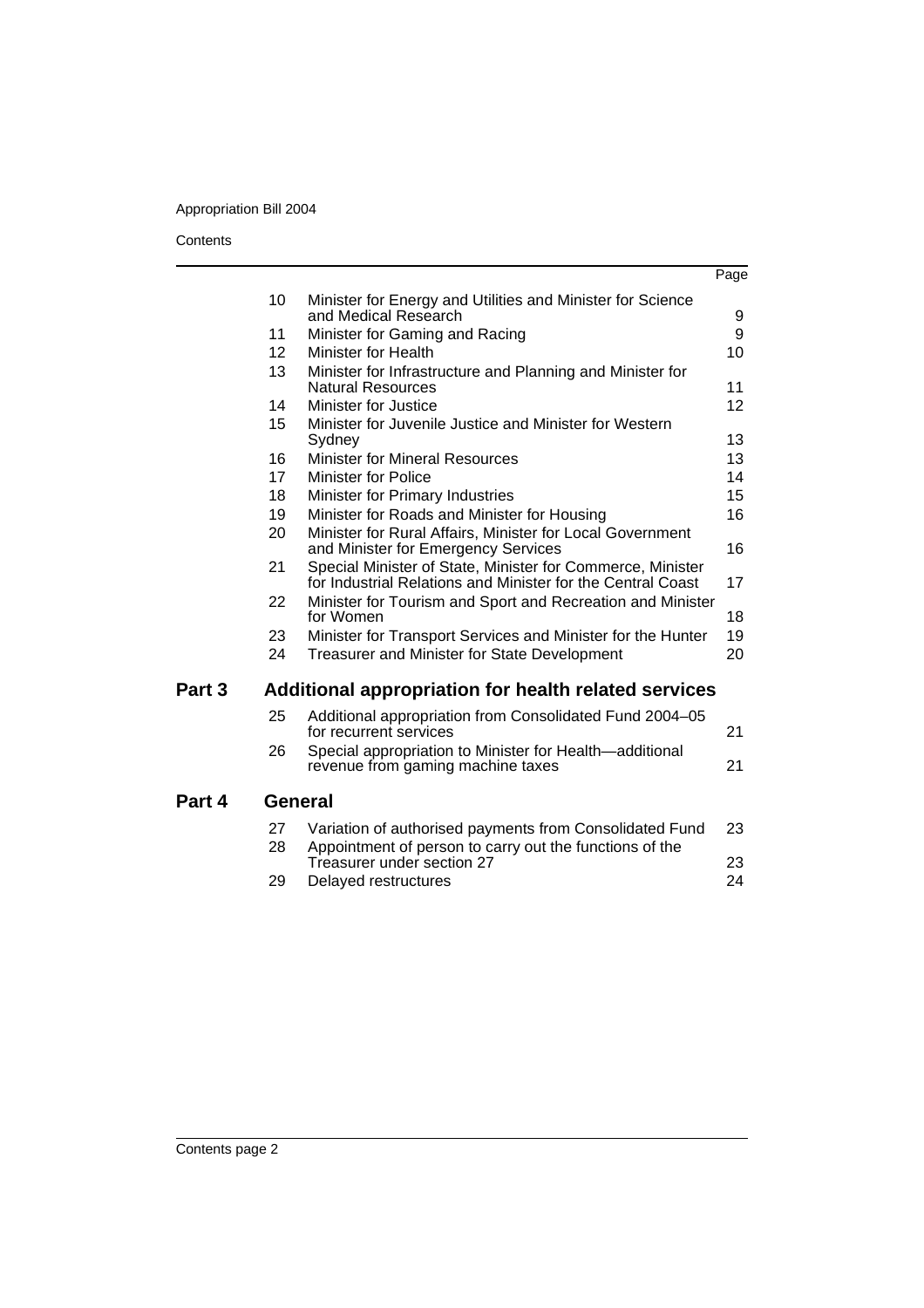*I certify that this PUBLIC BILL, which originated in the LEGISLATIVE ASSEMBLY, has finally passed the LEGISLATIVE COUNCIL and the LEGISLATIVE ASSEMBLY of NEW SOUTH WALES.*

> *Clerk of the Legislative Assembly. Legislative Assembly, Sydney, , 2004*



New South Wales

# **Appropriation Bill 2004**

Act No , 2004

An Act to appropriate out of the Consolidated Fund sums for the recurrent services and capital works and services of the Government for the year 2004–05.

See also *Appropriation (Parliament) Act 2004*, *Appropriation (Special Offices) Act 2004*, *Crown Lands Legislation Amendment (Budget) Act 2004*, *Sustainable Energy Development Repeal Act 2004*.

*I have examined this Bill, and find it to correspond in all respects with the Bill as finally passed by both Houses.*

*Chairman of Committees of the Legislative Assembly.*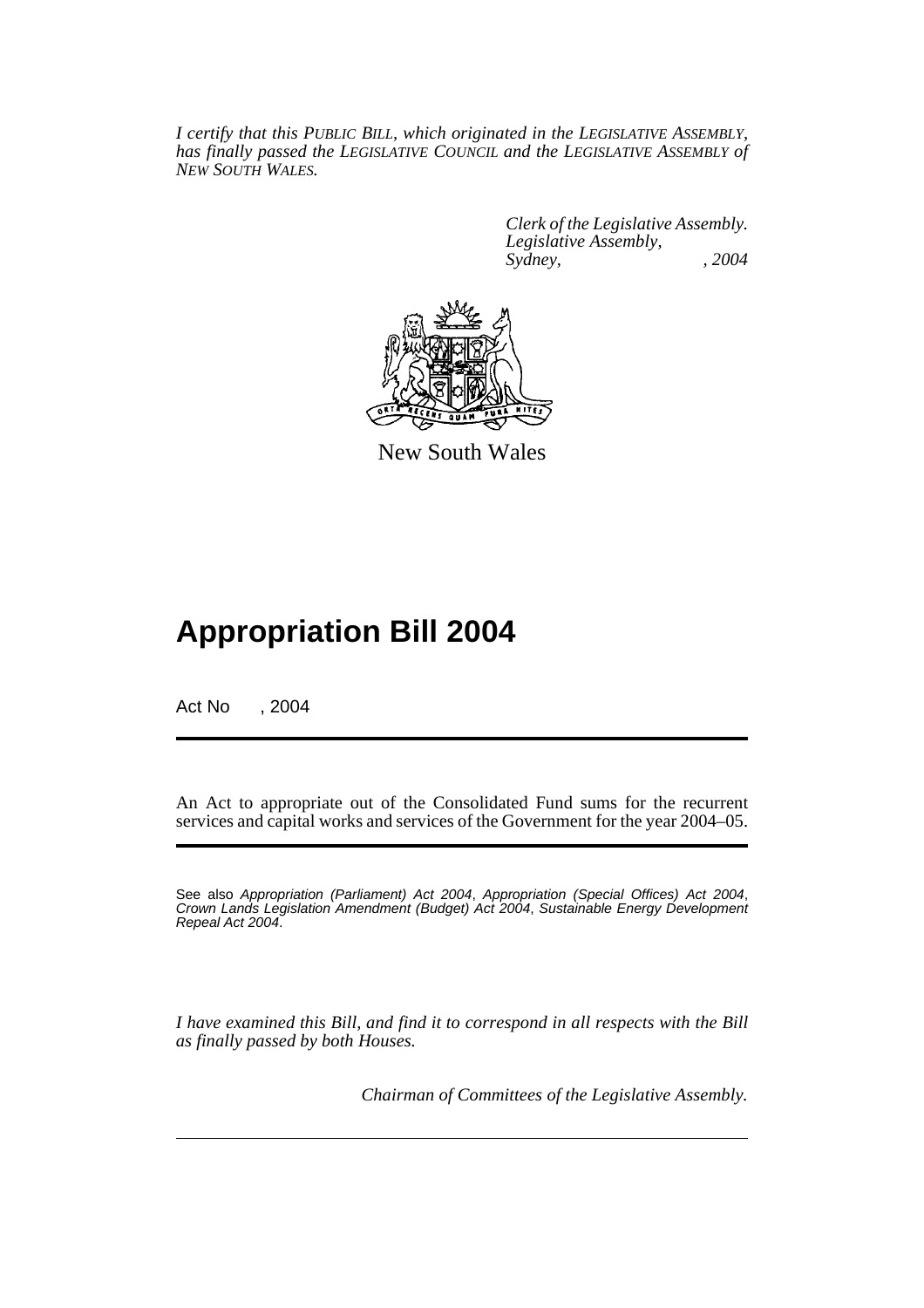# Clause 1 Appropriation Bill 2004

Part 1 Preliminary

# **The Legislature of New South Wales enacts:**

# **Part 1 Preliminary**

# **1 Name of Act**

This Act is the *Appropriation Act 2004*.

# **2 Commencement**

This Act commences or is taken to have commenced on 1 July 2004.

# **3 Interpretation**

In this Act, a reference to the year 2004–05 is a reference to the year from 1 July 2004 to 30 June 2005.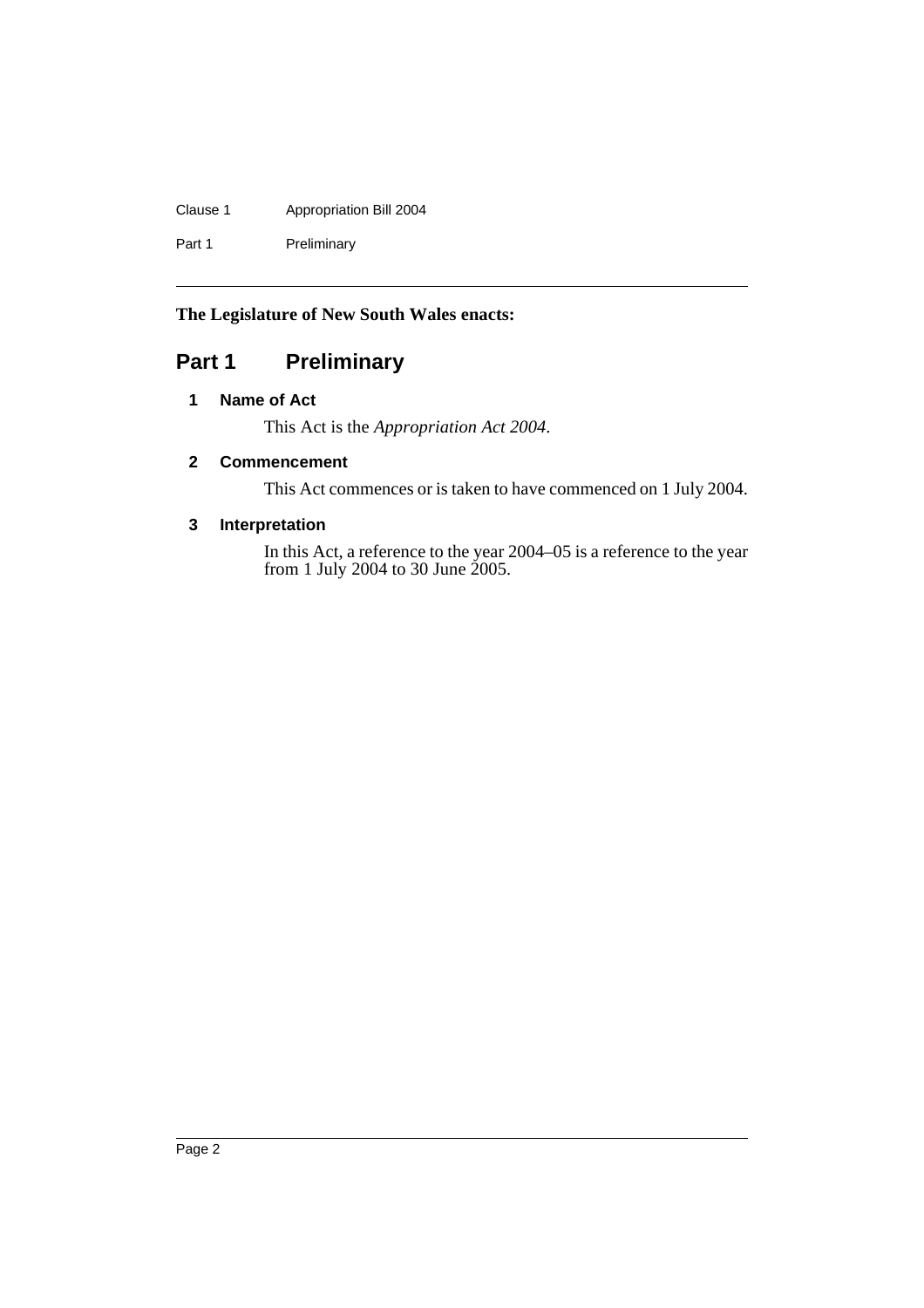| Appropriation Bill 2004                     | Clause 4 |
|---------------------------------------------|----------|
| Appropriations out of the Consolidated Fund | Part 2   |

# **Part 2 Appropriations out of the Consolidated Fund**

#### **4 General appropriation from Consolidated Fund 2004–05 for recurrent services**

- (1) Out of the Consolidated Fund there are hereby appropriated the sums identified in sections 6 to 24, inclusive, as the sums appropriated by this Act for recurrent services, which sums may be issued and applied for or towards the several uses and purposes expressed in those sections for the recurrent services of the Government for the year 2004–05.
- (2) The total sum appropriated out of the Consolidated Fund for the recurrent services of the Government for the year 2004–05, in accordance with the provisions of sections 6 to 24, inclusive, is the sum of \$32,039,760,000.
- (3) Any amounts expended for recurrent services under section 25 of the *Public Finance and Audit Act 1983* or any Supply Act on or after 1 July 2004 and before the date of assent to this Act are taken to have been expended out of such of the sums for recurrent services set out in sections 6 to 24, inclusive, as may be determined by the Treasurer.

# **5 General appropriation from Consolidated Fund 2004–05 for capital works and services**

- (1) Out of the Consolidated Fund there are hereby appropriated the sums identified in sections 6 to 24, inclusive, as the sums appropriated by this Act for capital works and services, which sums may be issued and applied for or towards the several uses and purposes expressed in those sections for capital works and services for the year 2004–05.
- (2) The total sum appropriated out of the Consolidated Fund for capital works and services for the year 2004–05, in accordance with the provisions of sections 6 to 24, inclusive, is the sum of \$2,711,319,000.
- (3) Any amounts expended for capital works and services under section 25 of the *Public Finance and Audit Act 1983* or any Supply Act on or after 1 July 2004 and before the date of assent to this Act are taken to have been expended out of such of the sums for capital works and services set out in sections 6 to 24, inclusive, as may be determined by the Treasurer.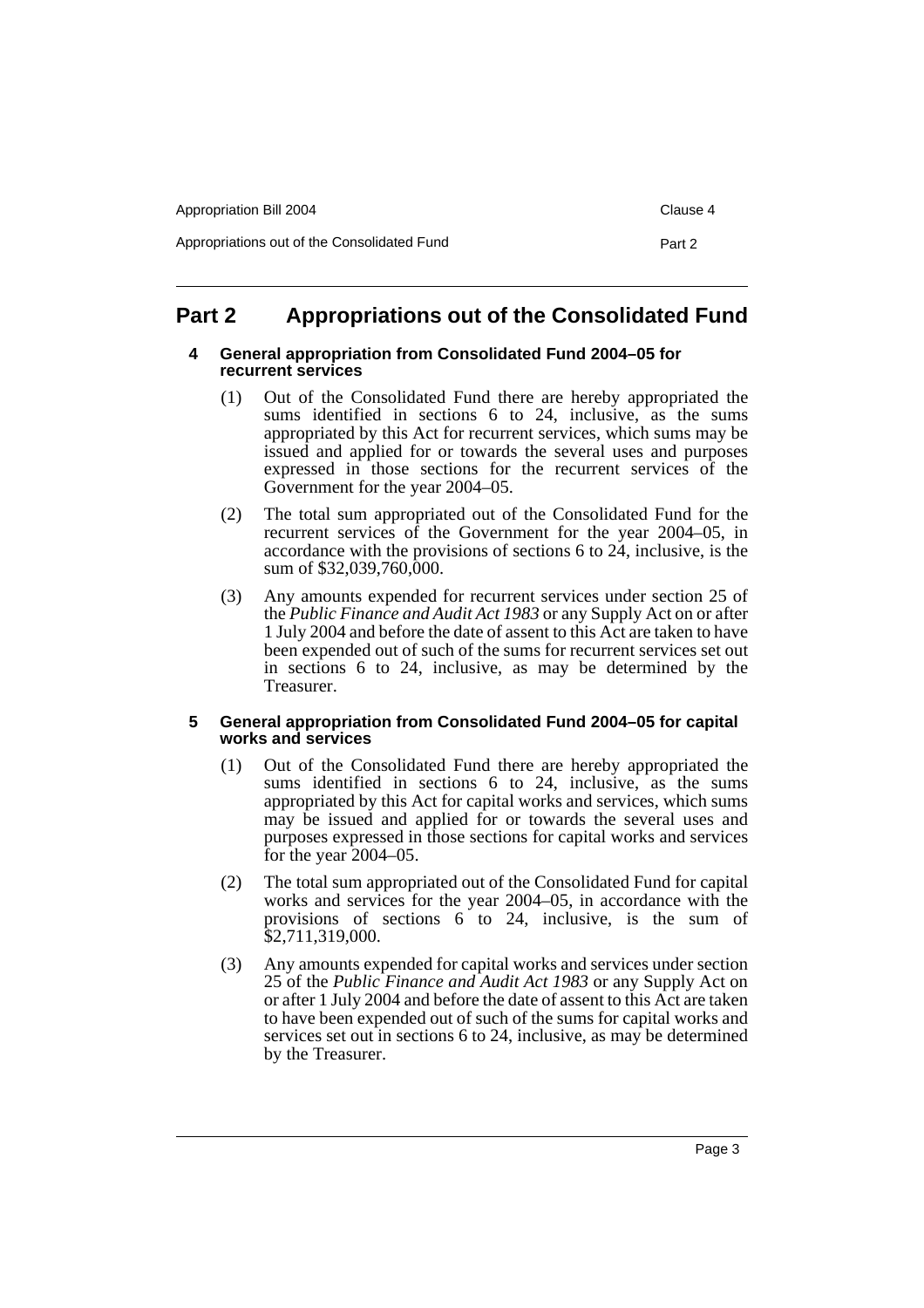#### Clause 6 Appropriation Bill 2004

Part 2 **Appropriations out of the Consolidated Fund** 

# **6 Premier, Minister for the Arts and Minister for Citizenship**

(1) RECURRENT SERVICES: The sum of \$377,079,000 is hereby appropriated to the Premier, Minister for the Arts and Minister for Citizenship for the recurrent services of the following:

|     |                                                    | \$,000  |
|-----|----------------------------------------------------|---------|
| 01. | <b>Cabinet Office</b>                              | 16,451  |
| 02. | Parliamentary Counsel's Office                     | 5,512   |
| 03. | Premier's Department                               | 94,009  |
| 04. | <b>Independent Pricing and Regulatory Tribunal</b> | 13,990  |
| 05. | <b>Natural Resources Commission</b>                | 3,514   |
| 06. | Ministry for the Arts                              | 89,296  |
| 07. | <b>State Library of New South Wales</b>            | 50,792  |
| 08. | <b>Australian Museum</b>                           | 20,581  |
| 09. | Museum of Applied Arts and Sciences                | 27,865  |
| 10. | Historic Houses Trust of New South Wales           | 15,897  |
| 11. | Art Gallery of New South Wales                     | 15,187  |
| 12. | <b>State Records Authority</b>                     | 4,690   |
| 13. | New South Wales Film and Television Office         | 9,349   |
| 14. | <b>Community Relations Commission</b>              | 9.946   |
|     | <b>Total, Recurrent Services</b>                   | 377,079 |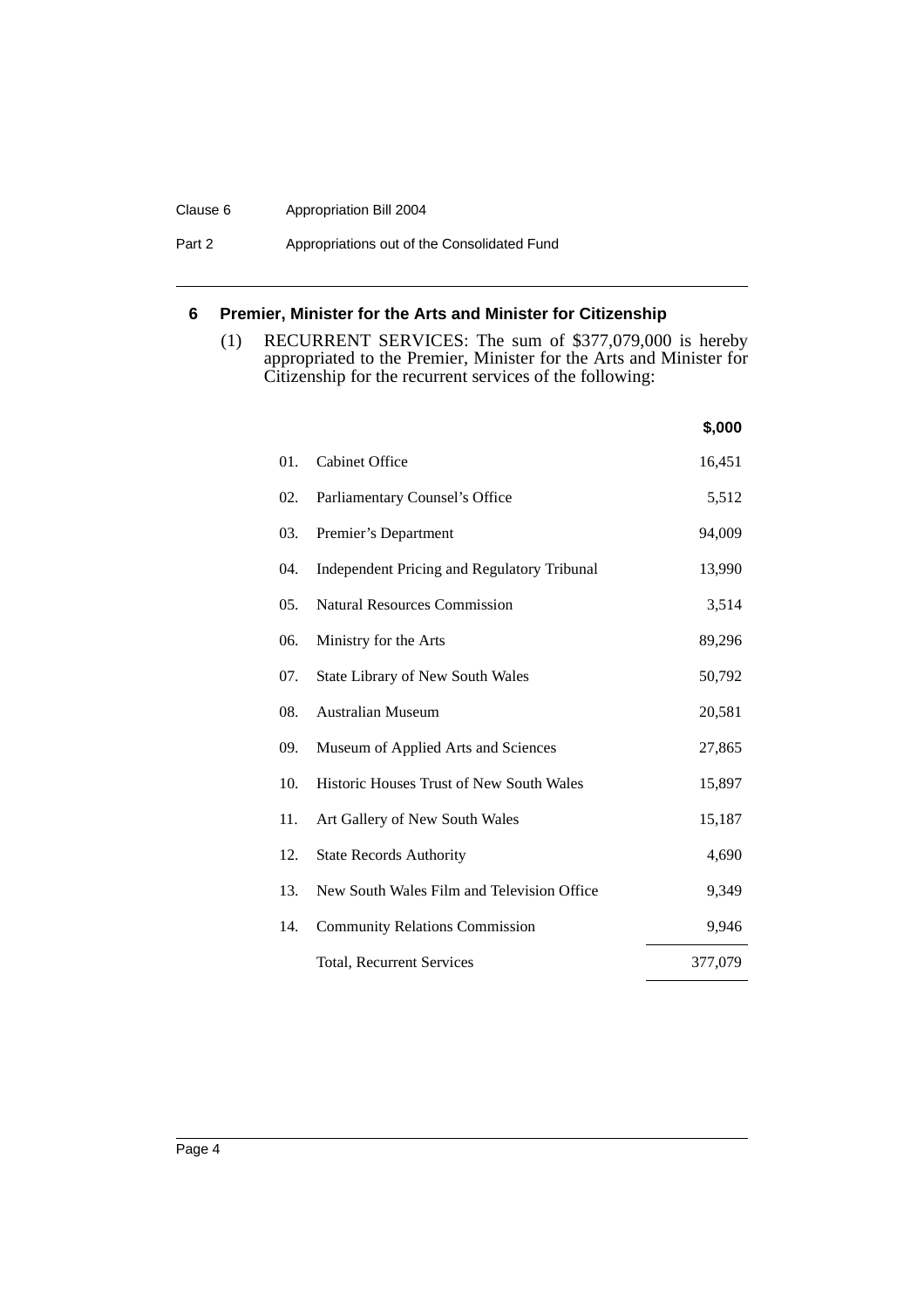| Appropriation Bill 2004                     | Clause 7 |
|---------------------------------------------|----------|
| Appropriations out of the Consolidated Fund | Part 2   |

(2) CAPITAL WORKS AND SERVICES: The sum of \$40,500,000 is hereby appropriated to the Premier, Minister for the Arts and Minister for Citizenship for the capital works and services of the following:

|     |                                                    | \$,000 |
|-----|----------------------------------------------------|--------|
| 01. | <b>Cabinet Office</b>                              | 10     |
| 02. | Parliamentary Counsel's Office                     | 730    |
| 03. | Premier's Department                               | 3,364  |
| 04. | <b>Independent Pricing and Regulatory Tribunal</b> | 180    |
| 05. | <b>Natural Resources Commission</b>                | 500    |
| 06. | Ministry for the Arts                              | 10,810 |
| 07. | State Library of New South Wales                   | 10,086 |
| 08. | <b>Australian Museum</b>                           | 4,420  |
| 09. | Museum of Applied Arts and Sciences                | 4,898  |
| 10. | <b>Historic Houses Trust of New South Wales</b>    | 2,277  |
| 11. | Art Gallery of New South Wales                     | 2,836  |
| 12. | <b>State Records Authority</b>                     | 345    |
| 13. | New South Wales Film and Television Office         | 44     |
|     | Total, Capital Works and Services                  | 40,500 |

# **7 Attorney General and Minister for the Environment**

(1) RECURRENT SERVICES: The sum of \$764,711,000 is hereby appropriated to the Attorney General and Minister for the Environment for the recurrent services of the following: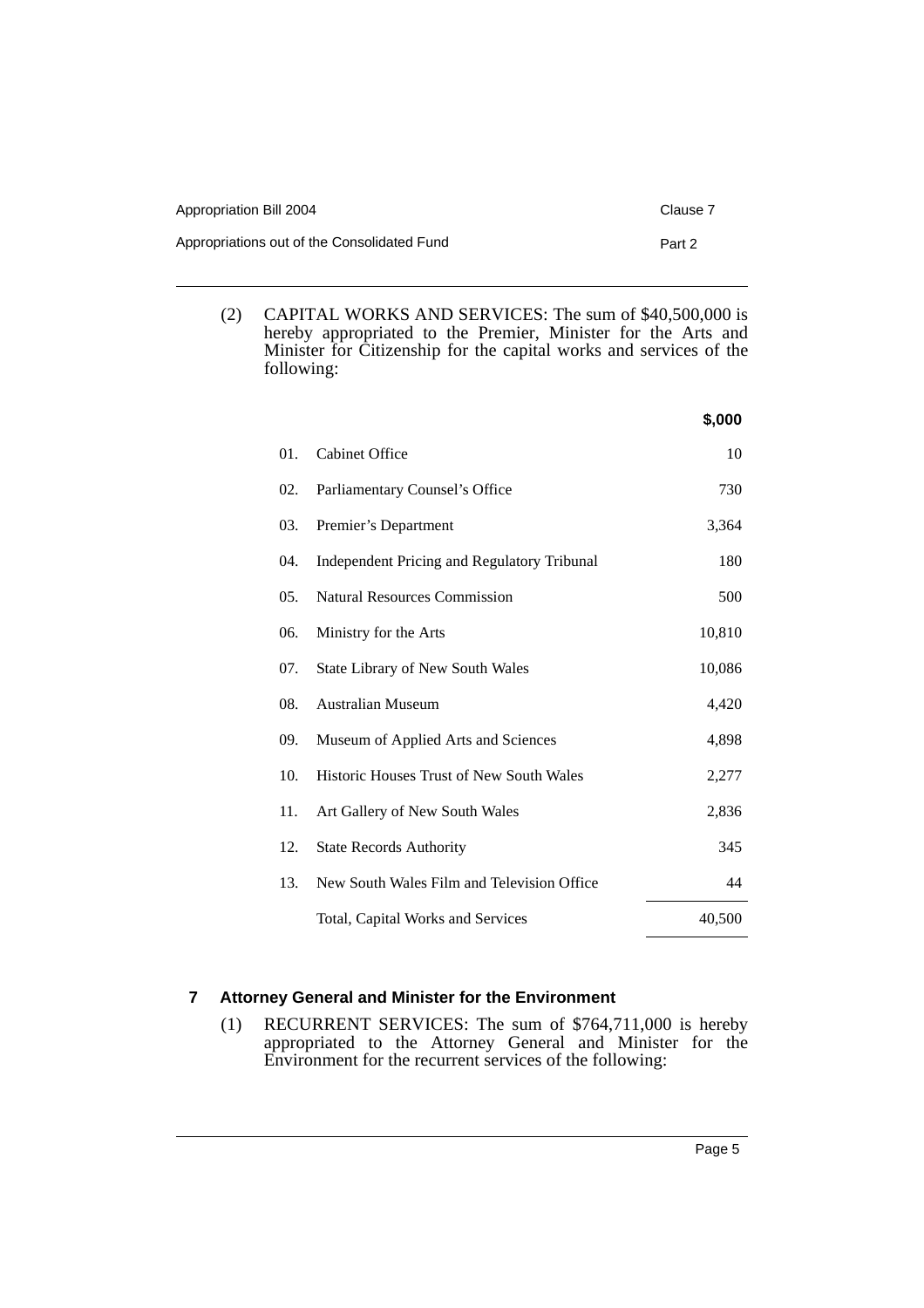#### Clause 7 Appropriation Bill 2004

Part 2 **Appropriations out of the Consolidated Fund** 

## **\$,000**

| 01. | <b>Attorney General's Department</b>       | 355,397 |
|-----|--------------------------------------------|---------|
| 02. | Judicial Commission of New South Wales     | 3,751   |
| 03. | Legal Aid Commission of New South Wales    | 75,087  |
| 04. | Department of Environment and Conservation | 298,133 |
| 0.5 | Environmental Trust                        | 16,443  |
| 06. | Royal Botanic Gardens and Domain Trust     | 15,900  |
|     | Total, Recurrent Services                  | 764.711 |

(2) CAPITAL WORKS AND SERVICES: The sum of \$113,985,000 is hereby appropriated to the Attorney General and Minister for the Environment for the capital works and services of the following:

|       |                                            | \$,000  |
|-------|--------------------------------------------|---------|
| 01.   | <b>Attorney General's Department</b>       | 84,305  |
| 02.   | Judicial Commission of New South Wales     | 48      |
| 03.   | Legal Aid Commission of New South Wales    | 2,937   |
| (1)4. | Department of Environment and Conservation | 24,660  |
| 05.   | Royal Botanic Gardens and Domain Trust     | 2,035   |
|       | Total, Capital Works and Services          | 113,985 |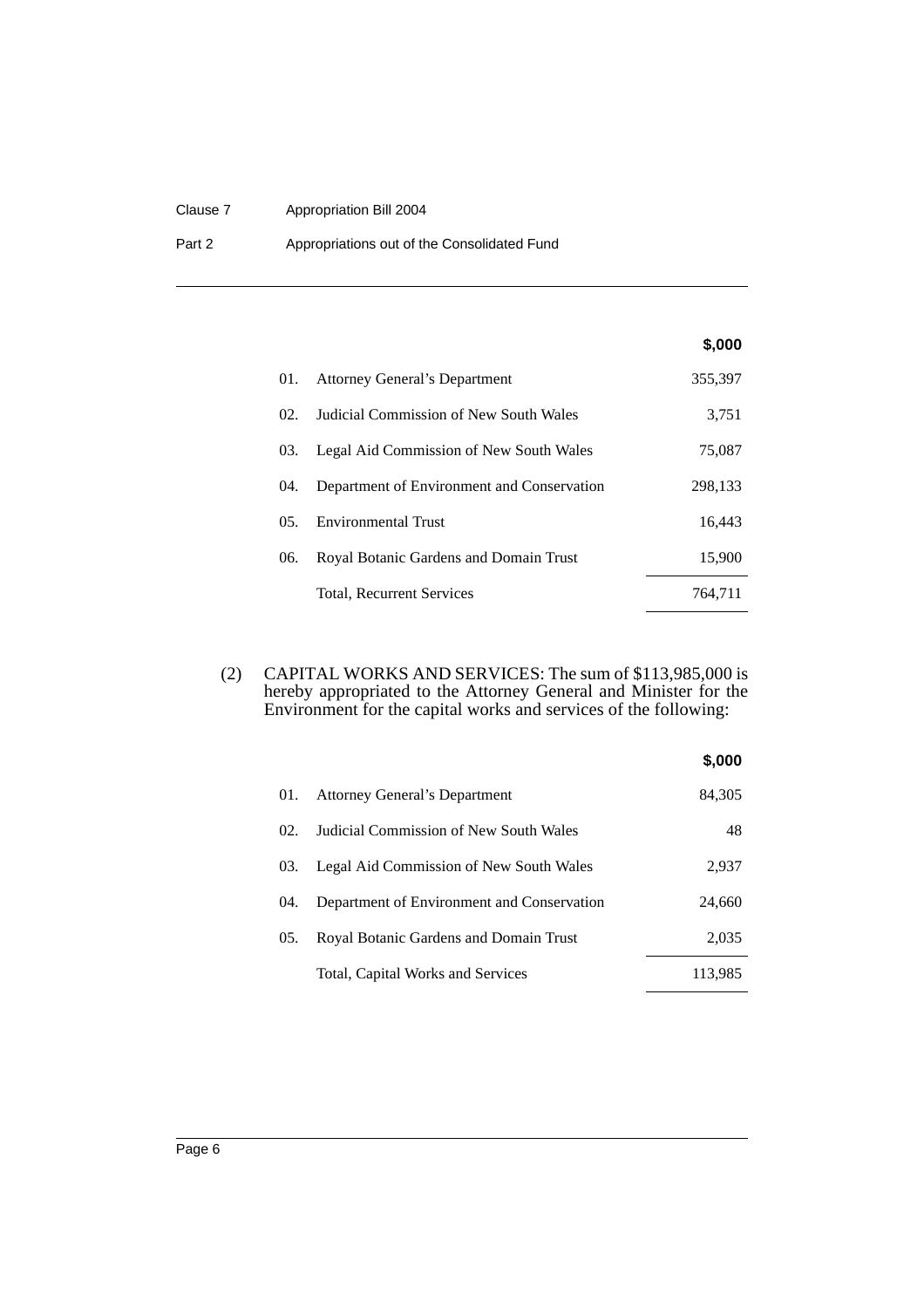| Appropriation Bill 2004                     | Clause 8 |
|---------------------------------------------|----------|
| Appropriations out of the Consolidated Fund | Part 2   |

### **8 Minister for Community Services, Minister for Ageing, Minister for Disability Services and Minister for Youth**

(1) RECURRENT SERVICES: The sum of \$2,152,953,000 is hereby appropriated to the Minister for Community Services, Minister for Ageing, Minister for Disability Services and Minister for Youth for the recurrent services of the following:

|       |                                                | \$,000    |
|-------|------------------------------------------------|-----------|
| 01.   | Department of Community Services               | 842.743   |
| 02.   | Office of the Children's Guardian              | 2,943     |
| 03.   | Department of Ageing, Disability and Home Care | 1,299,468 |
| (1)4. | Commission for Children and Young People       | 7.799     |
|       | Total, Recurrent Services                      | 2,152,953 |

(2) CAPITAL WORKS AND SERVICES: The sum of \$50,673,000 is hereby appropriated to the Minister for Community Services, Minister for Ageing, Minister for Disability Services and Minister for Youth for the capital works and services of the following:

|       |                                                | \$,000 |
|-------|------------------------------------------------|--------|
| 01.   | Department of Community Services               | 13,693 |
| 02.   | Office of the Children's Guardian              | 40     |
| 03.   | Department of Ageing, Disability and Home Care | 36,763 |
| (1)4. | Commission for Children and Young People       | 177    |
|       | Total, Capital Works and Services              | 50.673 |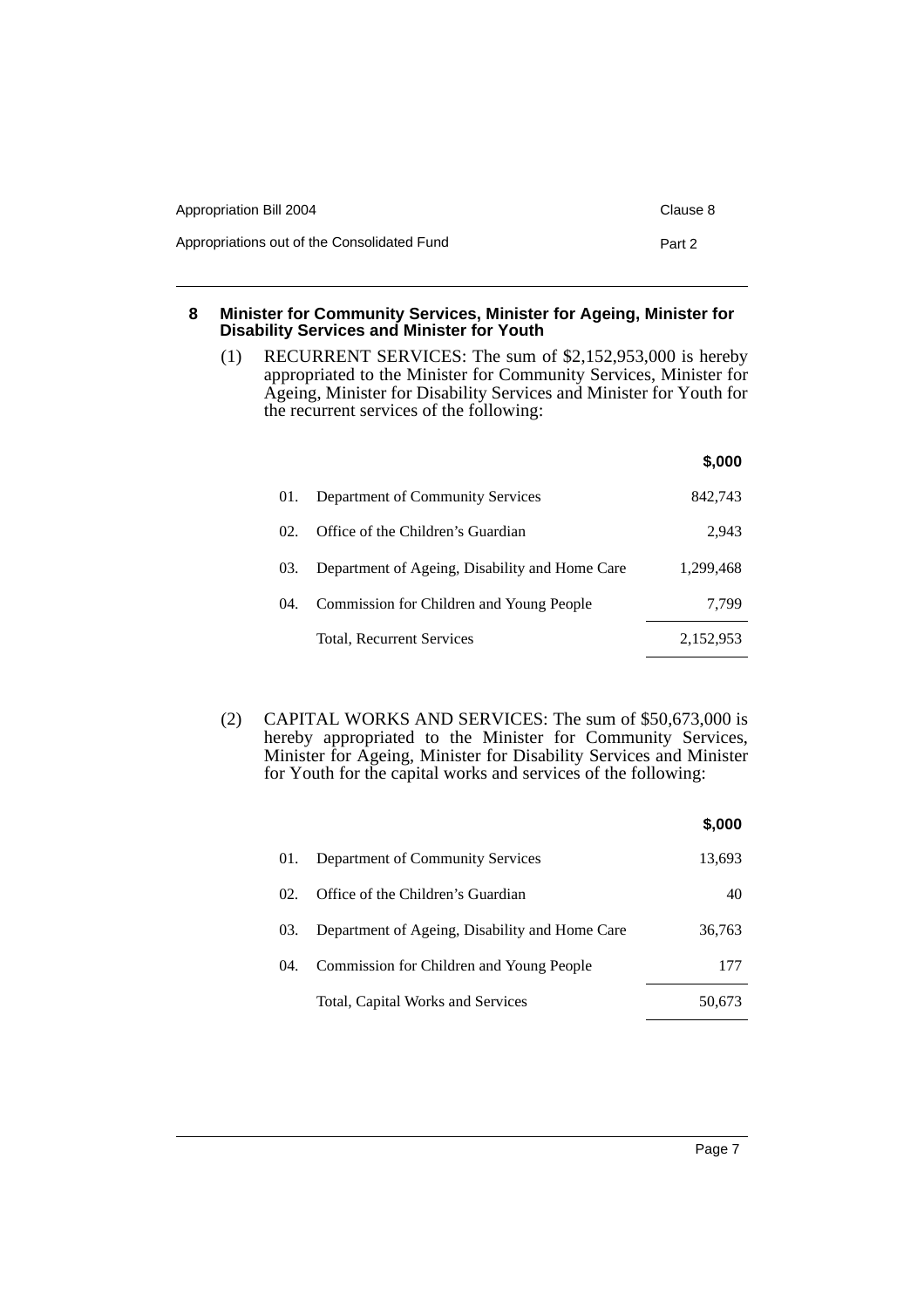#### Clause 9 Appropriation Bill 2004

Part 2 **Appropriations out of the Consolidated Fund** 

## **9 Minister for Education and Training and Minister for Aboriginal Affairs**

(1) RECURRENT SERVICES: The sum of \$7,664,105,000 is hereby appropriated to the Minister for Education and Training and Minister for Aboriginal Affairs for the recurrent services of the following:

|     |                                      | \$,000    |
|-----|--------------------------------------|-----------|
| 01. | Department of Education and Training | 7,549,852 |
| 02. | Office of the Board of Studies       | 80.951    |
| 03. | Department of Aboriginal Affairs     | 33,302    |
|     | Total, Recurrent Services            | 7,664,105 |

(2) CAPITAL WORKS AND SERVICES: The sum of \$351,791,000 is hereby appropriated to the Minister for Education and Training and Minister for Aboriginal Affairs for the capital works and services of the following:

|     |                                      | \$,000  |
|-----|--------------------------------------|---------|
| 01. | Department of Education and Training | 351,052 |
| 02. | Office of the Board of Studies       | 700     |
| 03. | Department of Aboriginal Affairs     | 39      |
|     | Total, Capital Works and Services    | 351,791 |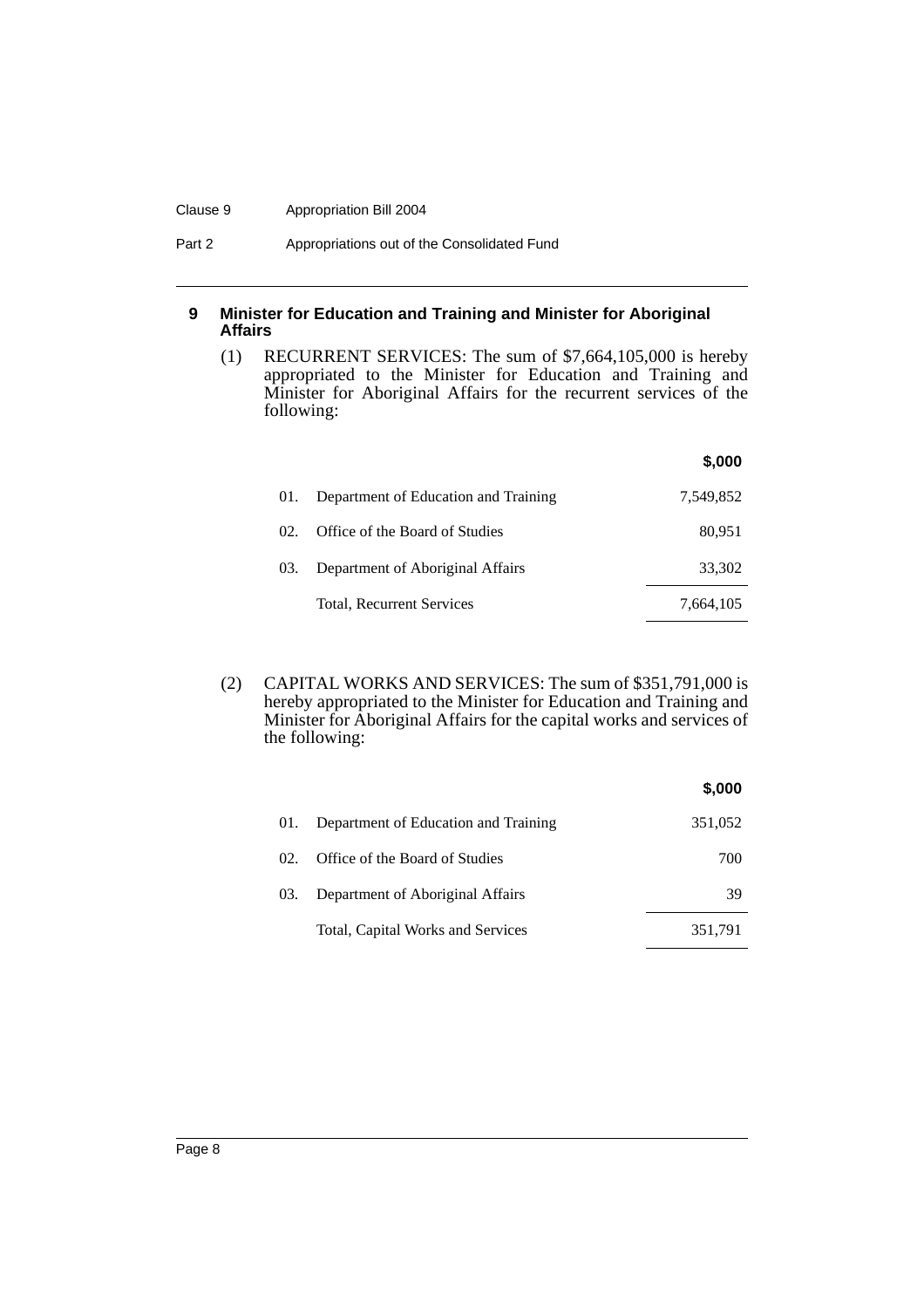| Appropriation Bill 2004                     | Clause 10 |
|---------------------------------------------|-----------|
| Appropriations out of the Consolidated Fund | Part 2    |

## **10 Minister for Energy and Utilities and Minister for Science and Medical Research**

(1) RECURRENT SERVICES: The sum of \$247,299,000 is hereby appropriated to the Minister for Energy and Utilities and Minister for Science and Medical Research for the recurrent services of the following:

|                                                           | \$,000  |
|-----------------------------------------------------------|---------|
| Department of Energy, Utilities and Sustainability<br>01. | 146,644 |
| Payments for Water and Sewerage Assistance<br>02.         | 91,622  |
| Ministry for Science and Medical Research<br>03.          | 9.033   |
| Total, Recurrent Services                                 | 247.299 |
|                                                           |         |

(2) CAPITAL WORKS AND SERVICES: The sum of \$1,739,000 is hereby appropriated to the Minister for Energy and Utilities and Minister for Science and Medical Research for the capital works and services of the following:

|     |                                                    | \$,000 |
|-----|----------------------------------------------------|--------|
| 01. | Department of Energy, Utilities and Sustainability | 1,388  |
| 02. | Ministry for Science and Medical Research          | 351    |
|     | Total, Capital Works and Services                  | 1.739  |

# **11 Minister for Gaming and Racing**

(1) RECURRENT SERVICES: The sum of \$38,130,000 is hereby appropriated to the Minister for Gaming and Racing for the recurrent services of the following: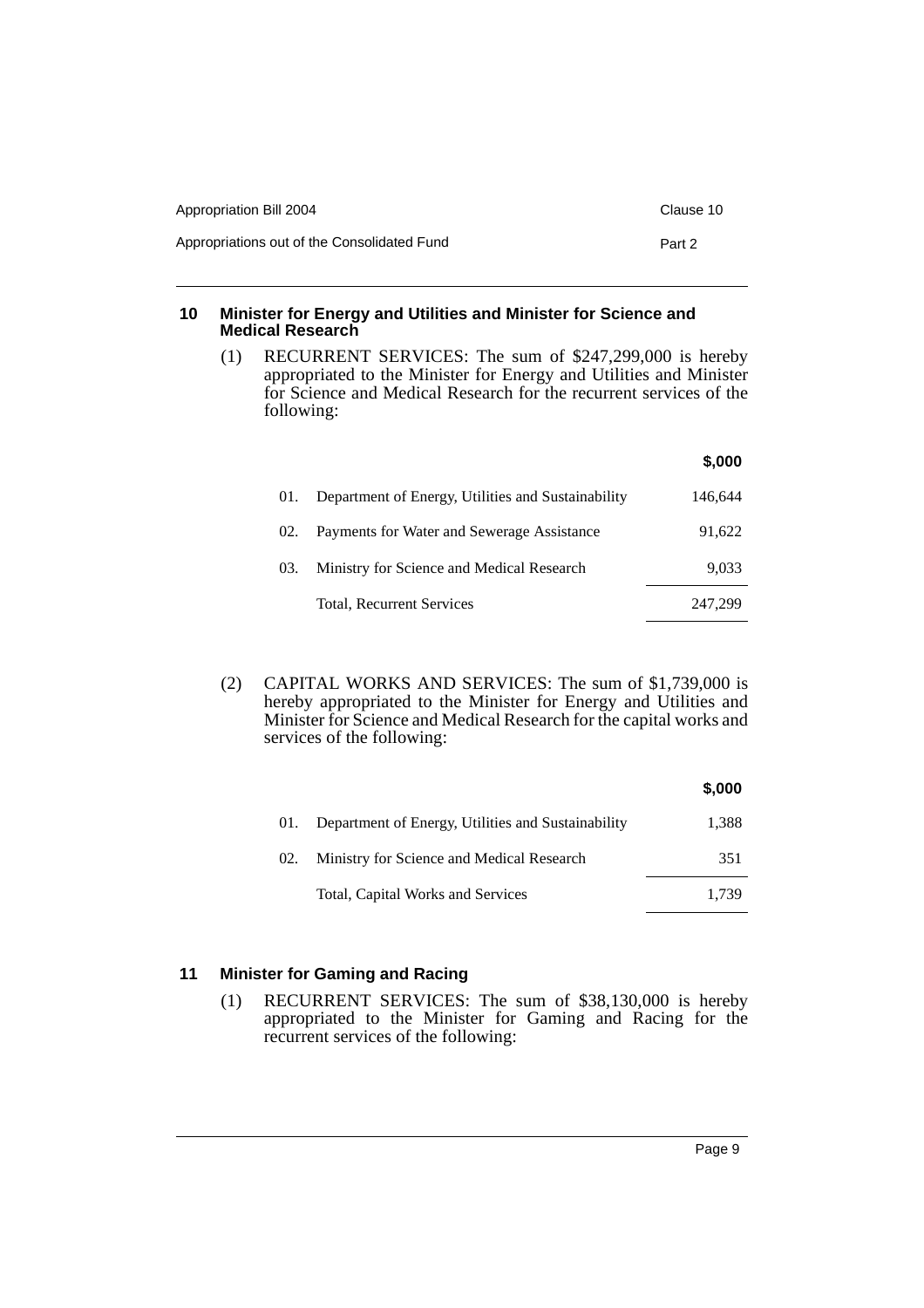#### Clause 12 Appropriation Bill 2004

| Part 2 | Appropriations out of the Consolidated Fund |
|--------|---------------------------------------------|
|--------|---------------------------------------------|

|  |                                  | \$,000 |
|--|----------------------------------|--------|
|  | Department of Gaming and Racing  | 32,005 |
|  | 02. Casino Control Authority     | 6,125  |
|  | <b>Total, Recurrent Services</b> | 38,130 |

(2) CAPITAL WORKS AND SERVICES: The sum of \$2,515,000 is hereby appropriated to the Minister for Gaming and Racing for the capital works and services of the following:

|     |                                   | \$,000 |
|-----|-----------------------------------|--------|
| 01. | Department of Gaming and Racing   | 2.445  |
| 02. | Casino Control Authority          | 70     |
|     | Total, Capital Works and Services | 2,515  |

# **12 Minister for Health**

(1) RECURRENT SERVICES: The sum of \$7,906,170,000 is hereby appropriated to the Minister for Health for the recurrent services of the following:

|     |                                          | \$,000    |
|-----|------------------------------------------|-----------|
| 01. | Department of Health                     | 7,895,601 |
| 02. | <b>Health Care Complaints Commission</b> | 10,569    |
|     | Total, Recurrent Services                | 7,906,170 |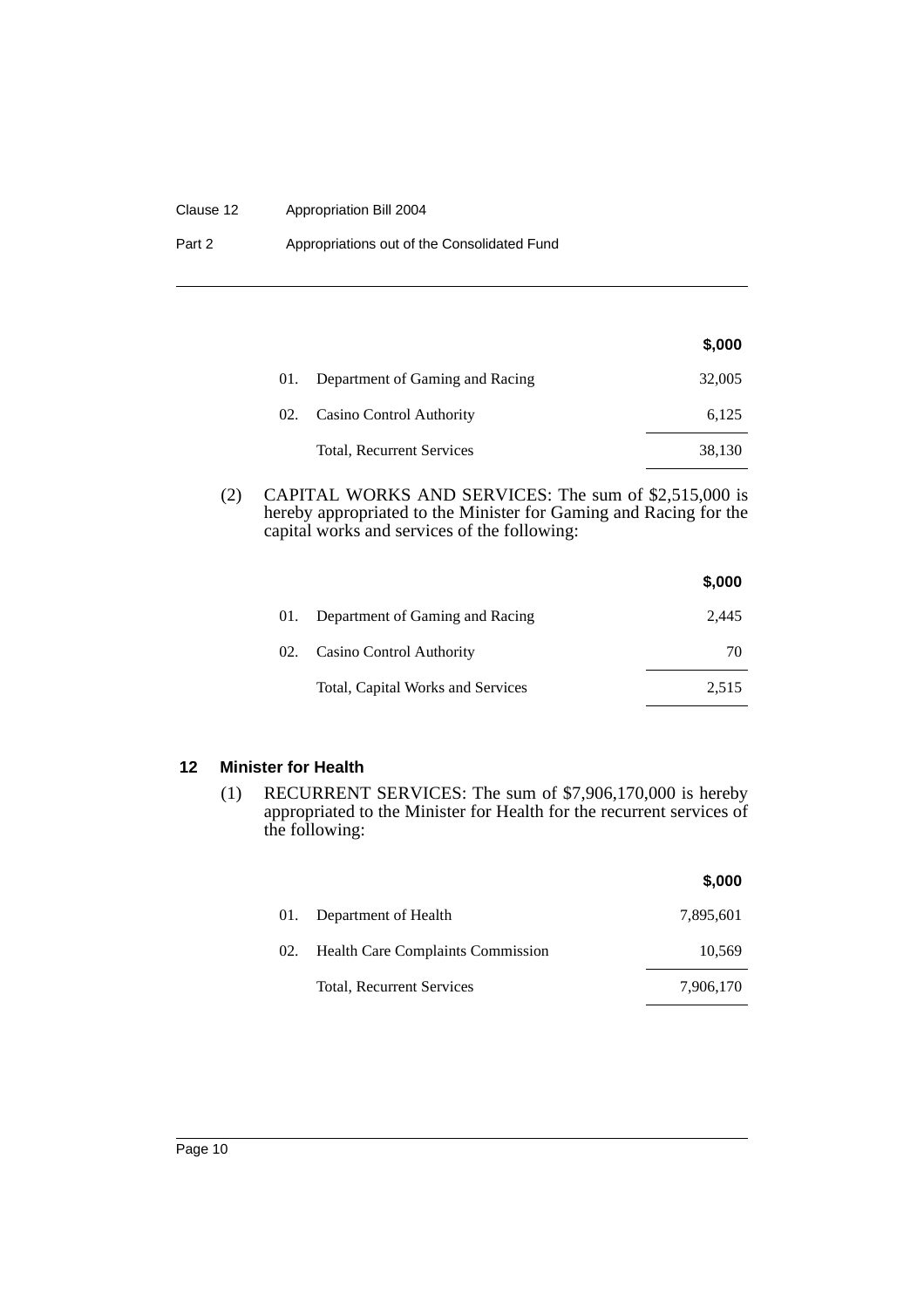| Appropriation Bill 2004                     | Clause 13 |
|---------------------------------------------|-----------|
| Appropriations out of the Consolidated Fund | Part 2    |

(2) CAPITAL WORKS AND SERVICES: The sum of \$431,950,000 is hereby appropriated to the Minister for Health for the capital works and services of the following:

|                                   | \$,000  |
|-----------------------------------|---------|
| 01. Department of Health          | 431.950 |
| Total, Capital Works and Services | 431.950 |

## **13 Minister for Infrastructure and Planning and Minister for Natural Resources**

(1) RECURRENT SERVICES: The sum of \$377,769,000 is hereby appropriated to the Minister for Infrastructure and Planning and Minister for Natural Resources for the recurrent services of the following:

|     |                                                                 | \$,000  |
|-----|-----------------------------------------------------------------|---------|
| 01. | Heritage Office                                                 | 6,711   |
| 02. | Department of Infrastructure, Planning and Natural<br>Resources | 316,021 |
| 03. | Department of Lands                                             | 55,037  |
|     | Total, Recurrent Services                                       | 377,769 |

- (2) CAPITAL WORKS AND SERVICES: The sum of \$27,346,000 is hereby appropriated to the Minister for Infrastructure and Planning and Minister for Natural Resources for the capital works and services of the following:
	- **\$,000** 01. Heritage Office 19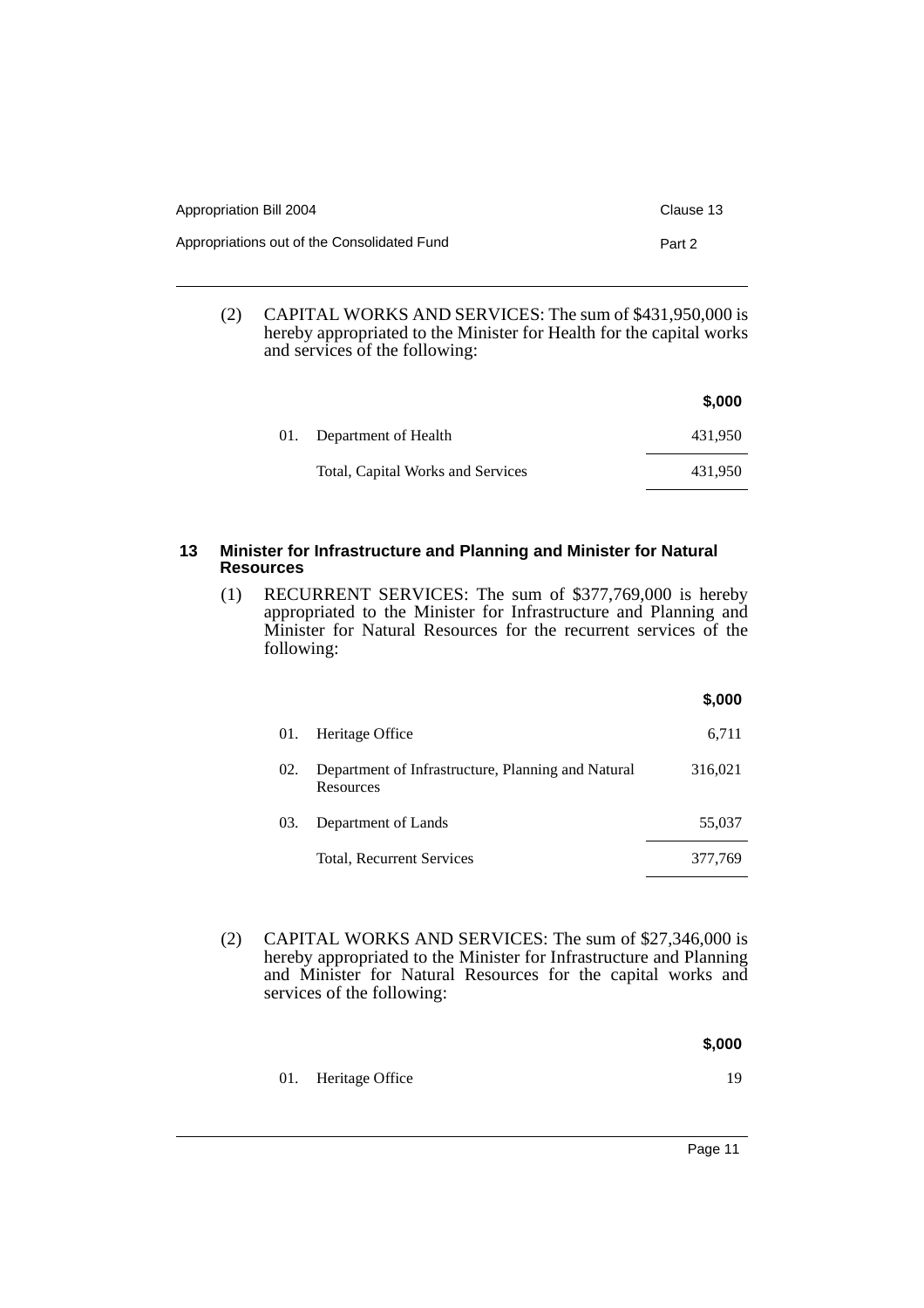#### Clause 14 Appropriation Bill 2004

Part 2 **Appropriations out of the Consolidated Fund** 

|     |                                                                 | \$,000 |
|-----|-----------------------------------------------------------------|--------|
| 02. | Department of Infrastructure, Planning and Natural<br>Resources | 25,175 |
| 03. | Department of Lands                                             | 2,152  |
|     | Total, Capital Works and Services                               | 27,346 |

## **14 Minister for Justice**

(1) RECURRENT SERVICES: The sum of \$580,781,000 is hereby appropriated to the Minister for Justice for the recurrent services of the following:

|     |                                   | \$,000  |
|-----|-----------------------------------|---------|
| 01. | Department of Corrective Services | 580,781 |
|     | Total, Recurrent Services         | 580,781 |

(2) CAPITAL WORKS AND SERVICES: The sum of \$109,338,000 is hereby appropriated to the Minister for Justice for the capital works and services of the following:

|     |                                   | \$,000  |
|-----|-----------------------------------|---------|
| 01. | Department of Corrective Services | 109.338 |
|     | Total, Capital Works and Services | 109.338 |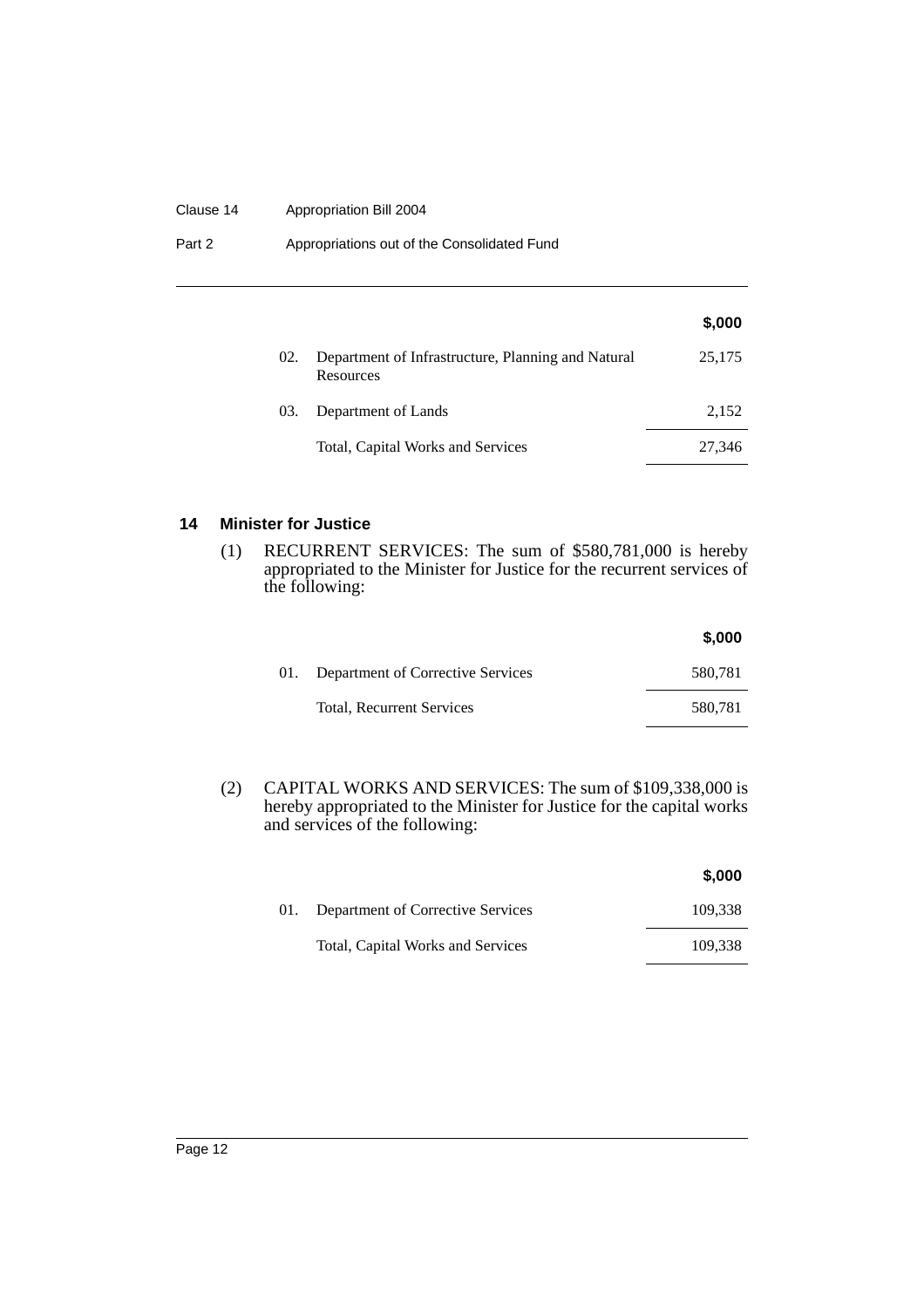| Appropriation Bill 2004                     | Clause 15 |
|---------------------------------------------|-----------|
| Appropriations out of the Consolidated Fund | Part 2    |

# **15 Minister for Juvenile Justice and Minister for Western Sydney**

(1) RECURRENT SERVICES: The sum of \$111,178,000 is hereby appropriated to the Minister for Juvenile Justice and Minister for Western Sydney for the recurrent services of the following:

|     |                                | \$.000  |
|-----|--------------------------------|---------|
| 01. | Department of Juvenile Justice | 111.178 |
|     | Total, Recurrent Services      | 111.178 |

(2) CAPITAL WORKS AND SERVICES: The sum of \$36,375,000 is hereby appropriated to the Minister for Juvenile Justice and Minister for Western Sydney for the capital works and services of the following:

|                                    | \$,000 |
|------------------------------------|--------|
| 01. Department of Juvenile Justice | 36.375 |
| Total, Capital Works and Services  | 36.375 |

# **16 Minister for Mineral Resources**

(1) RECURRENT SERVICES: The sum of \$34,065,000 is hereby appropriated to the Minister for Mineral Resources for the recurrent services of the following:

|                             | \$,000 |
|-----------------------------|--------|
| 01. Coal Compensation Board | 34.065 |
| Total, Recurrent Services   | 34,065 |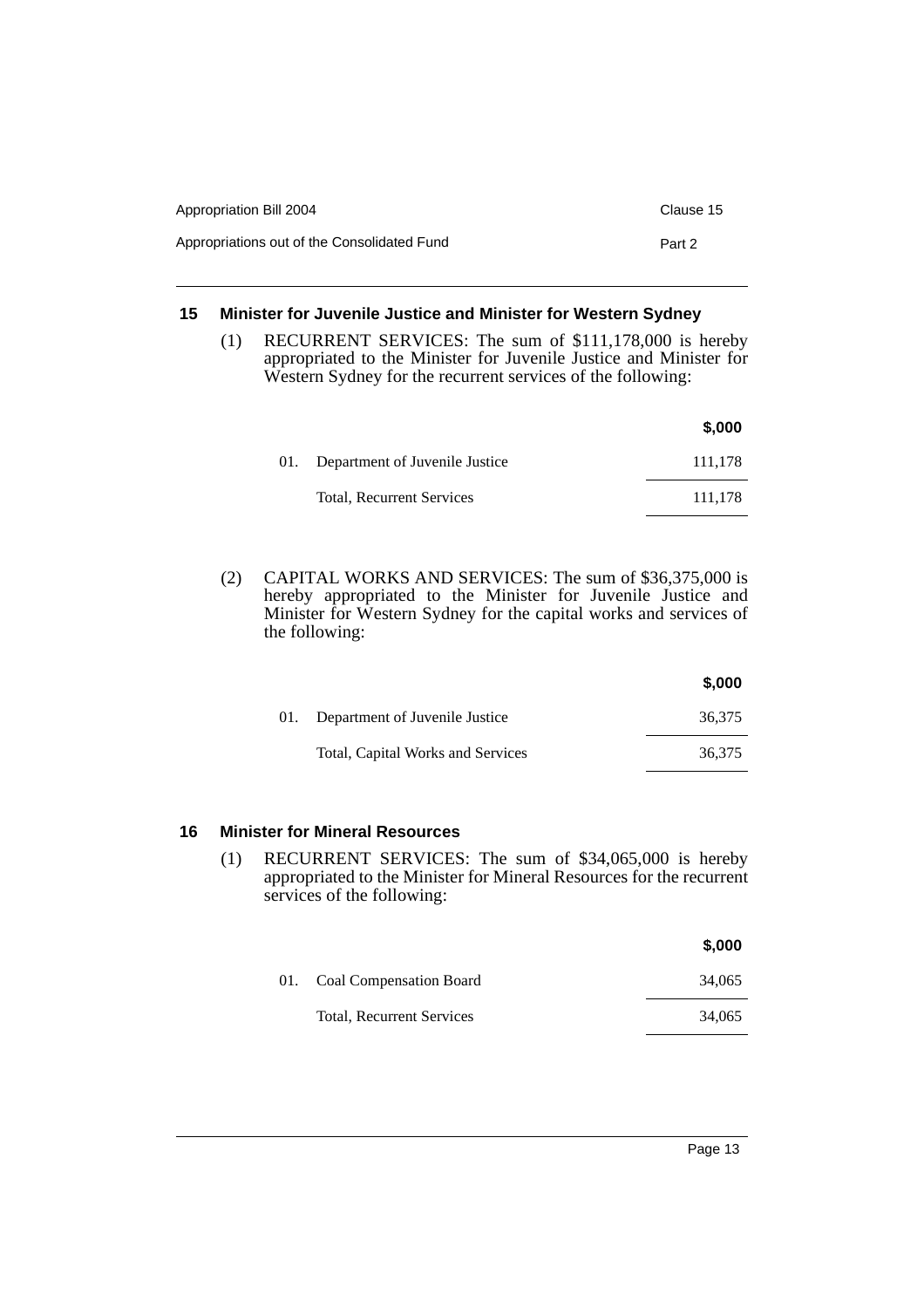#### Clause 17 Appropriation Bill 2004

| Part 2 | Appropriations out of the Consolidated Fund |
|--------|---------------------------------------------|
|--------|---------------------------------------------|

(2) CAPITAL WORKS AND SERVICES: The sum of \$90,000 is hereby appropriated to the Minister for Mineral Resources for the capital works and services of the following:

|                                   | \$,000 |
|-----------------------------------|--------|
| 01. Coal Compensation Board       | 90     |
| Total, Capital Works and Services | 90     |

## **17 Minister for Police**

(1) RECURRENT SERVICES: The sum of \$1,654,514,000 is hereby appropriated to the Minister for Police for the recurrent services of the following:

|     |                                  | \$,000    |
|-----|----------------------------------|-----------|
| 01. | Ministry for Police              | 11,341    |
| 02. | <b>NSW Police</b>                | 1,619,427 |
| 03. | New South Wales Crime Commission | 9,053     |
| 04. | Police Integrity Commission      | 14,693    |
|     | Total, Recurrent Services        | 1,654,514 |

(2) CAPITAL WORKS AND SERVICES: The sum of \$79,891,000 is hereby appropriated to the Minister for Police for the capital works and services of the following:

|                         | \$,000 |
|-------------------------|--------|
| 01. Ministry for Police | 529    |
| 02. NSW Police          | 77,051 |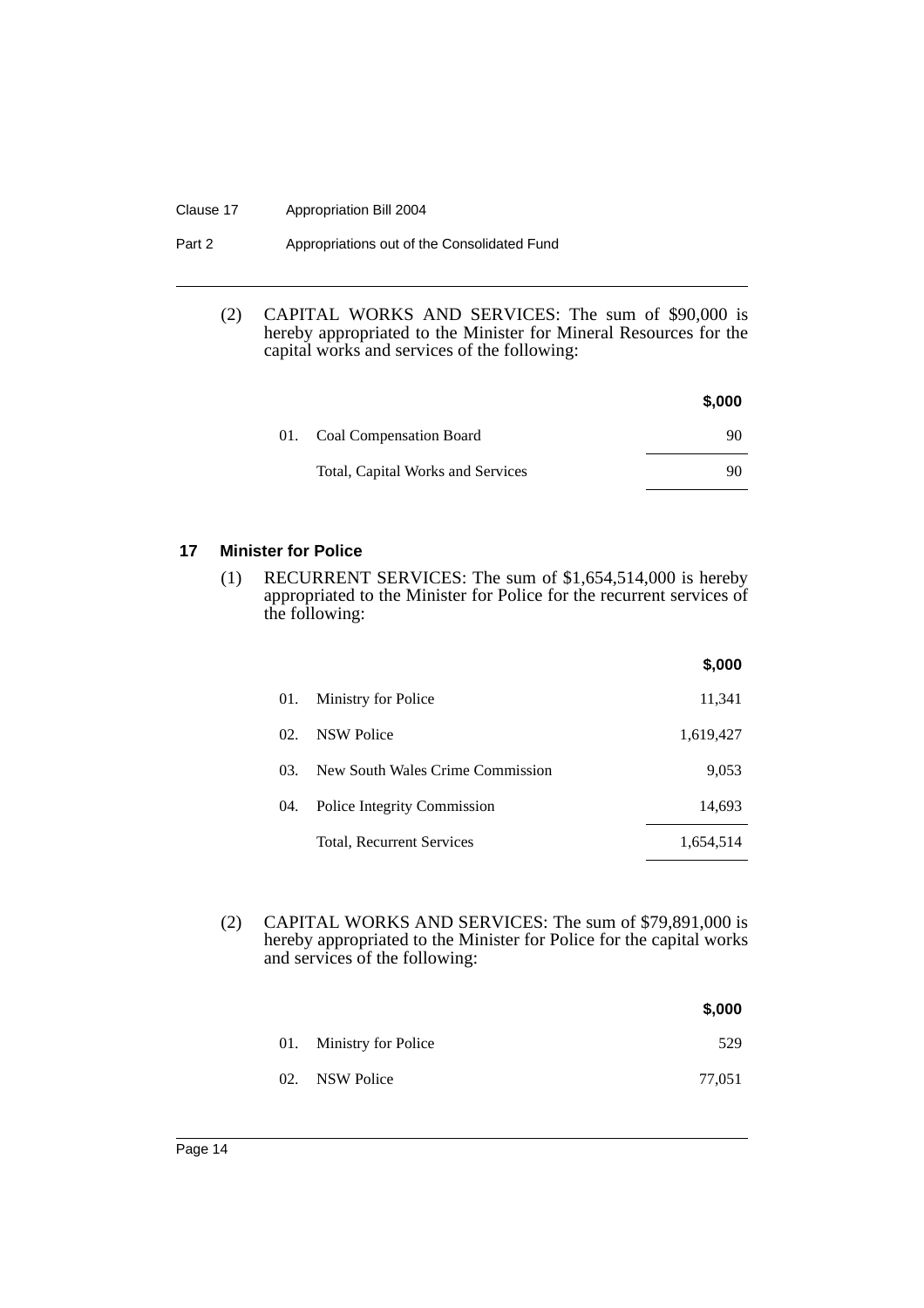| Appropriation Bill 2004                     | Clause 18 |
|---------------------------------------------|-----------|
| Appropriations out of the Consolidated Fund | Part 2    |

|     |                                   | \$,000 |
|-----|-----------------------------------|--------|
| 03. | New South Wales Crime Commission  | 1,611  |
| 04. | Police Integrity Commission       | 700    |
|     | Total, Capital Works and Services | 79,891 |

# **18 Minister for Primary Industries**

(1) RECURRENT SERVICES: The sum of \$265,185,000 is hereby appropriated to the Minister for Primary Industries for the recurrent services of the following:

|     |                                   | \$,000  |
|-----|-----------------------------------|---------|
| 01. | Department of Primary Industries  | 247,413 |
| 02. | <b>Rural Assistance Authority</b> | 17,772  |
|     | Total, Recurrent Services         | 265,185 |

(2) CAPITAL WORKS AND SERVICES: The sum of \$23,013,000 is hereby appropriated to the Minister for Primary Industries for the capital works and services of the following:

|     |                                   | \$,000 |
|-----|-----------------------------------|--------|
| 01. | Department of Primary Industries  | 22,963 |
| 02. | <b>Rural Assistance Authority</b> | 50     |
|     | Total, Capital Works and Services | 23,013 |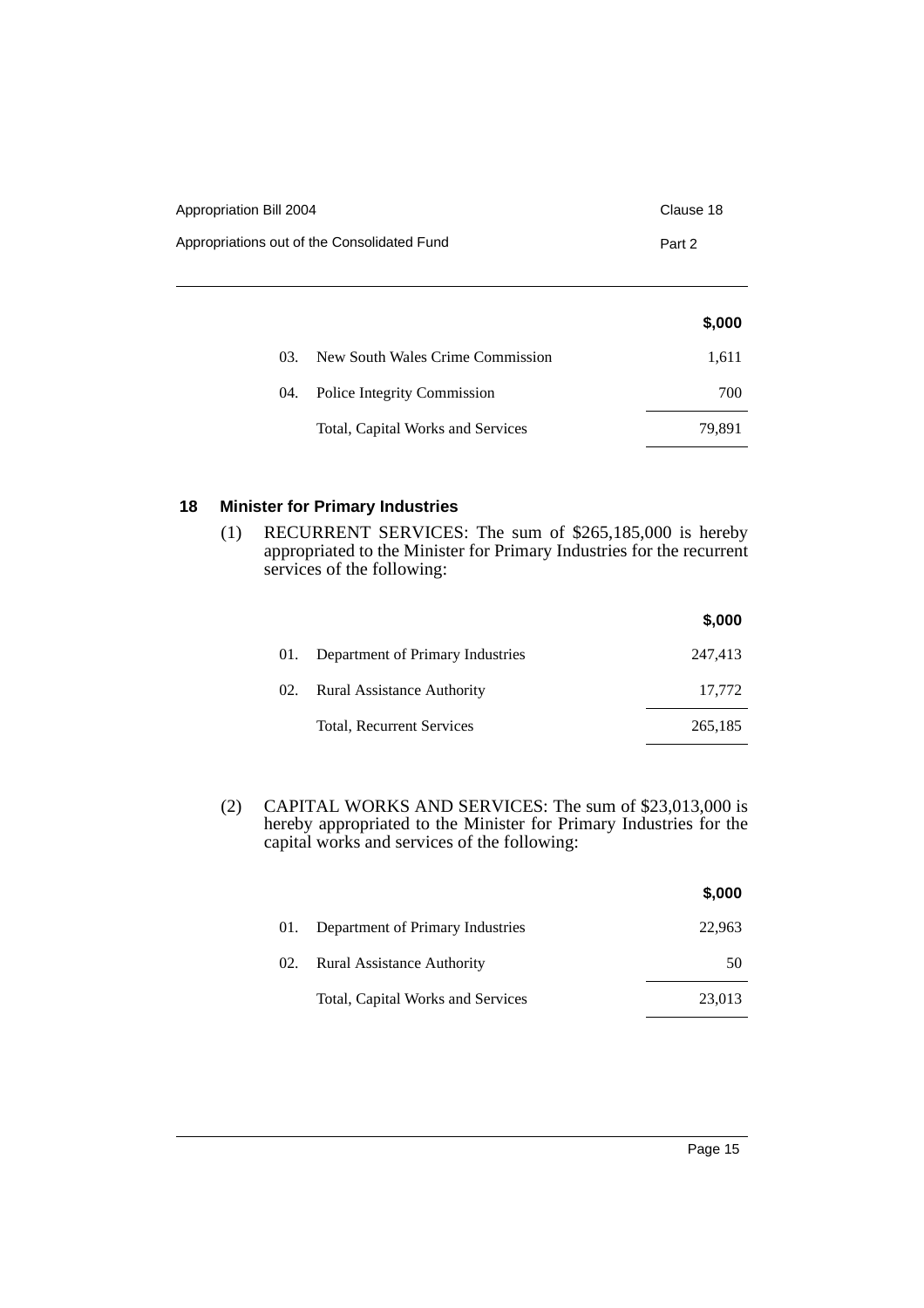#### Clause 19 Appropriation Bill 2004

Part 2 **Appropriations out of the Consolidated Fund** 

## **19 Minister for Roads and Minister for Housing**

(1) RECURRENT SERVICES: The sum of \$1,845,300,000 is hereby appropriated to the Minister for Roads and Minister for Housing for the recurrent services of the following:

|     |                                                                          | \$,000    |
|-----|--------------------------------------------------------------------------|-----------|
| 01. | Roads and Traffic Authority                                              | 1,400,219 |
| 02. | Payments to Other Government Bodies Under the<br>Control of the Minister | 445.081   |
|     | Total, Recurrent Services                                                | 1,845,300 |
|     |                                                                          |           |

(2) CAPITAL WORKS AND SERVICES: The sum of \$1,015,172,000 is hereby appropriated to the Minister for Roads and Minister for Housing for the capital works and services of the following:

|     |                                   | \$,000    |
|-----|-----------------------------------|-----------|
| 01. | Roads and Traffic Authority       | 1,015,172 |
|     | Total, Capital Works and Services | 1,015,172 |

#### **20 Minister for Rural Affairs, Minister for Local Government and Minister for Emergency Services**

(1) RECURRENT SERVICES: The sum of \$559,835,000 is hereby appropriated to the Minister for Rural Affairs, Minister for Local Government and Minister for Emergency Services for the recurrent services of the following:

|                                    | \$.000 |
|------------------------------------|--------|
| 01. Department of Local Government | 84.225 |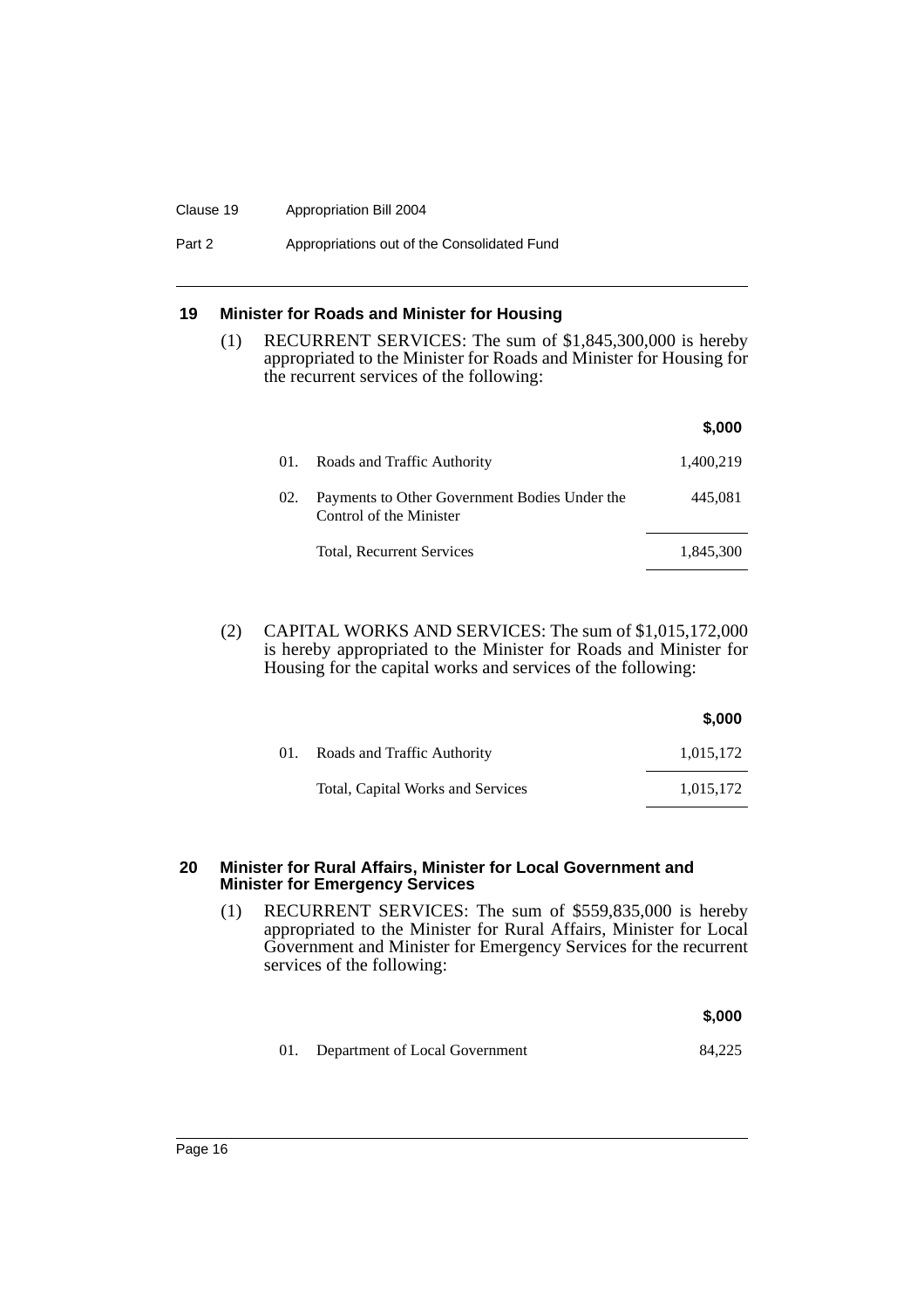| Appropriation Bill 2004                     | Clause 21 |
|---------------------------------------------|-----------|
| Appropriations out of the Consolidated Fund | Part 2    |

|     |                                  | \$,000  |
|-----|----------------------------------|---------|
| 02. | New South Wales Fire Brigades    | 421,062 |
| 03. | Department of Rural Fire Service | 32,974  |
| 04. | <b>State Emergency Service</b>   | 21,574  |
|     | Total, Recurrent Services        | 559,835 |

(2) CAPITAL WORKS AND SERVICES: The sum of \$18,792,000 is hereby appropriated to the Minister for Rural Affairs, Minister for Local Government and Minister for Emergency Services for the capital works and services of the following:

|     |                                   | \$,000 |
|-----|-----------------------------------|--------|
| 01. | Department of Local Government    | 150    |
| 02. | New South Wales Fire Brigades     | 14.964 |
| 03. | <b>State Emergency Service</b>    | 3,678  |
|     | Total, Capital Works and Services | 18,792 |

#### **21 Special Minister of State, Minister for Commerce, Minister for Industrial Relations and Minister for the Central Coast**

(1) RECURRENT SERVICES: The sum of \$174,354,000 is hereby appropriated to the Special Minister of State, Minister for Commerce, Minister for Industrial Relations and Minister for the Central Coast for the recurrent services of the following:

|     |                           | \$,000  |
|-----|---------------------------|---------|
| 01. | Department of Commerce    | 174.354 |
|     | Total, Recurrent Services | 174.354 |
|     |                           |         |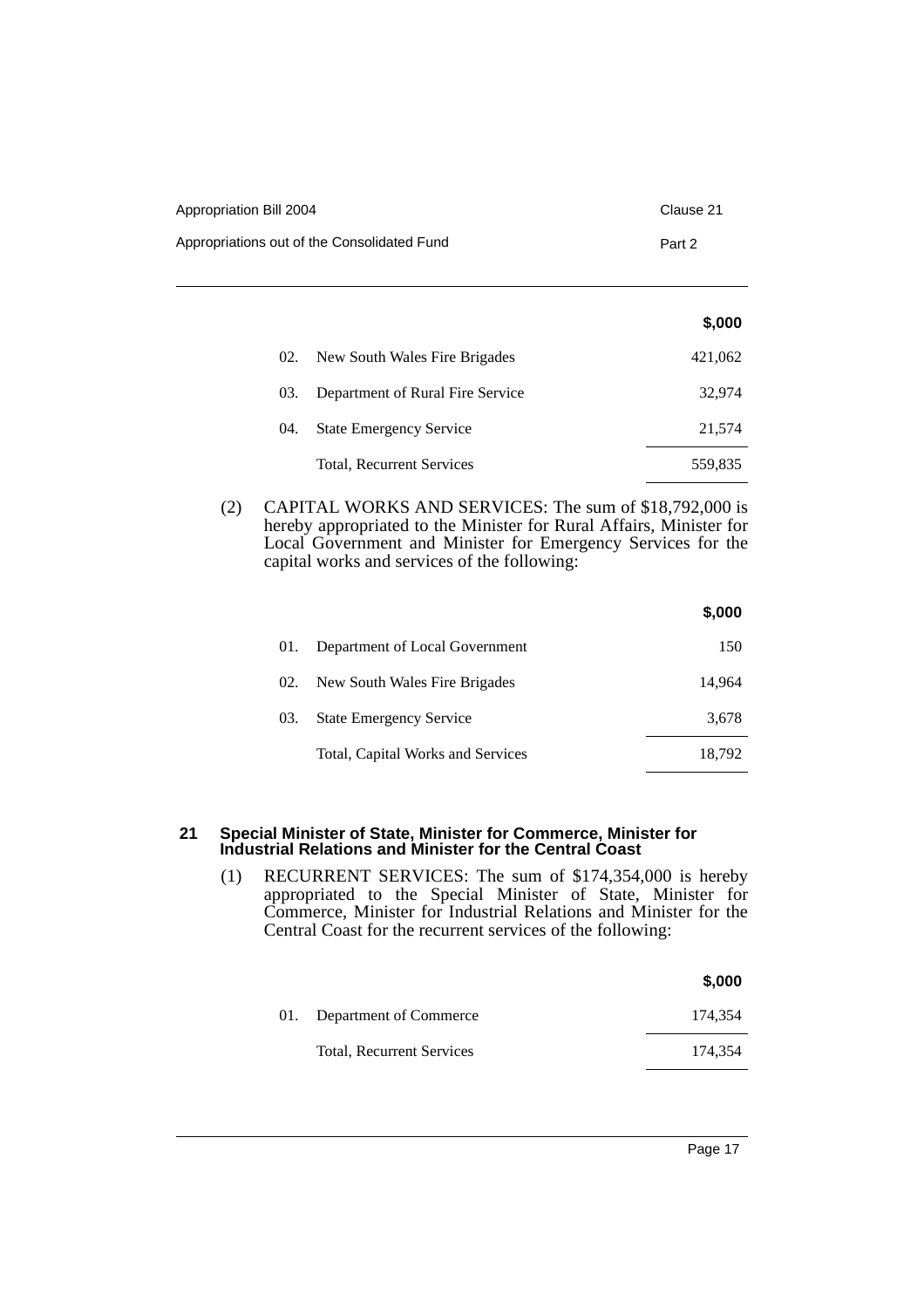#### Clause 22 Appropriation Bill 2004

#### Part 2 **Appropriations out of the Consolidated Fund**

(2) CAPITAL WORKS AND SERVICES: The sum of \$19,255,000 is hereby appropriated to the Special Minister of State, Minister for Commerce, Minister for Industrial Relations and Minister for the Central Coast for the capital works and services of the following:

|                                   | \$,000 |
|-----------------------------------|--------|
| 01. Department of Commerce        | 19.255 |
| Total, Capital Works and Services | 19.255 |

#### **22 Minister for Tourism and Sport and Recreation and Minister for Women**

(1) RECURRENT SERVICES: The sum of \$133,000,000 is hereby appropriated to the Minister for Tourism and Sport and Recreation and Minister for Women for the recurrent services of the following:

| 01. | Department of Tourism, Sport and Recreation | 92.521  |
|-----|---------------------------------------------|---------|
| 02. | Sydney Olympic Park Authority               | 38.205  |
| 03. | Centennial Park and Moore Park Trust        | 2.274   |
|     | Total, Recurrent Services                   | 133,000 |

**\$,000**

(2) CAPITAL WORKS AND SERVICES: The sum of \$27,681,000 is hereby appropriated to the Minister for Tourism and Sport and Recreation and Minister for Women for the capital works and services of the following:

|     |                                             | \$,000 |
|-----|---------------------------------------------|--------|
| 01. | Department of Tourism, Sport and Recreation | 9.988  |
| 02. | <b>Sydney Olympic Park Authority</b>        | 9.778  |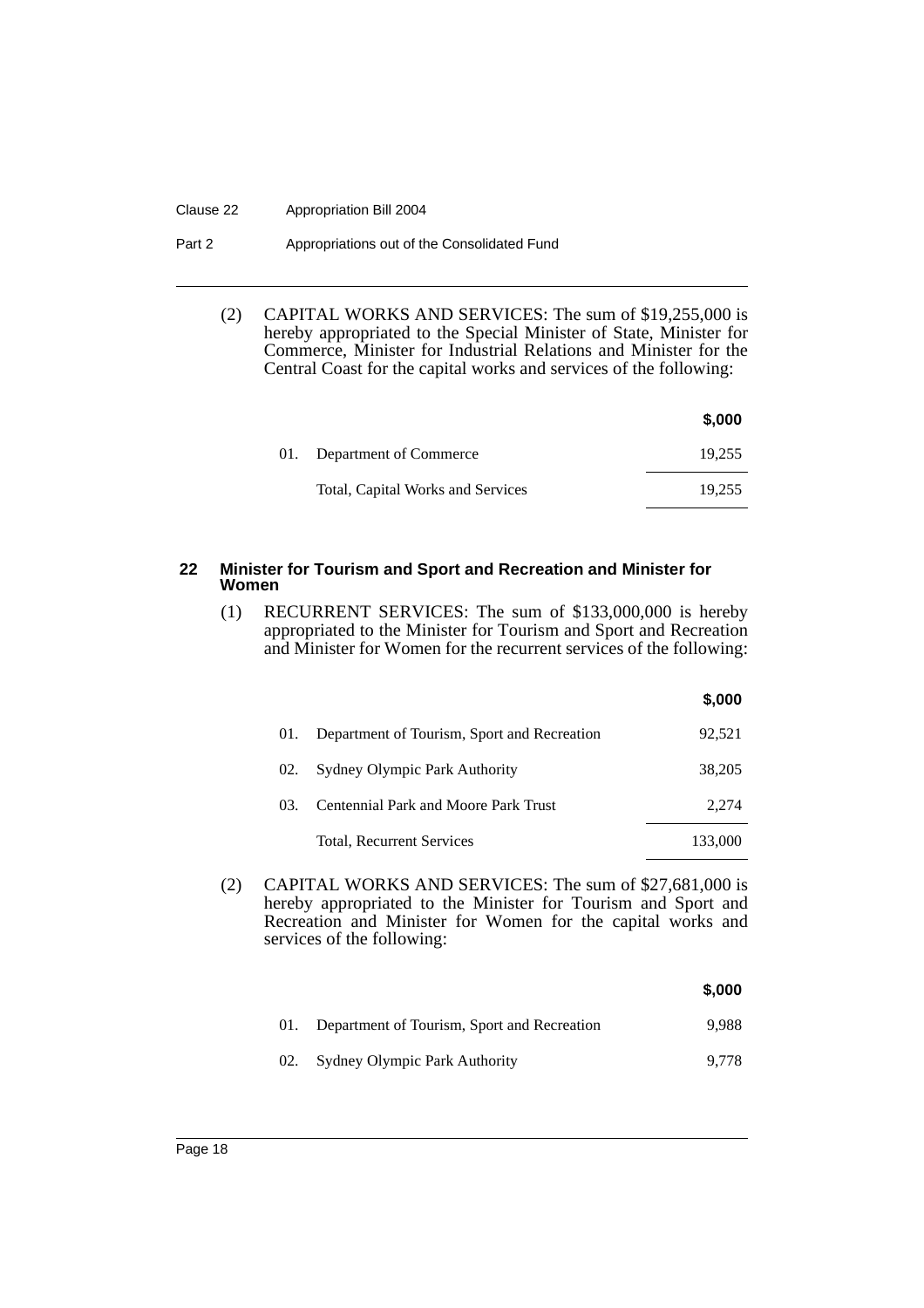| Appropriation Bill 2004                     | Clause 23 |
|---------------------------------------------|-----------|
| Appropriations out of the Consolidated Fund | Part 2    |
|                                             |           |
|                                             | \$,000    |
| Centennial Park and Moore Park Trust<br>03. | 7,915     |
| Total, Capital Works and Services           | 27,681    |

# **23 Minister for Transport Services and Minister for the Hunter**

(1) RECURRENT SERVICES: The sum of \$2,607,938,000 is hereby appropriated to the Minister for Transport Services and Minister for the Hunter for the recurrent services of the following:

|     |                                                           | \$,000    |
|-----|-----------------------------------------------------------|-----------|
| 01. | Ministry of Transport                                     | 2,592,265 |
| 02. | Independent Transport Safety and Reliability<br>Regulator | 15,673    |
|     | Total, Recurrent Services                                 | 2,607,938 |

(2) CAPITAL WORKS AND SERVICES: The sum of \$16,232,000 is hereby appropriated to the Minister for Transport Services and Minister for the Hunter for the capital works and services of the following:

|                                   | \$,000 |
|-----------------------------------|--------|
| 01. Ministry of Transport         | 16,232 |
| Total, Capital Works and Services | 16.232 |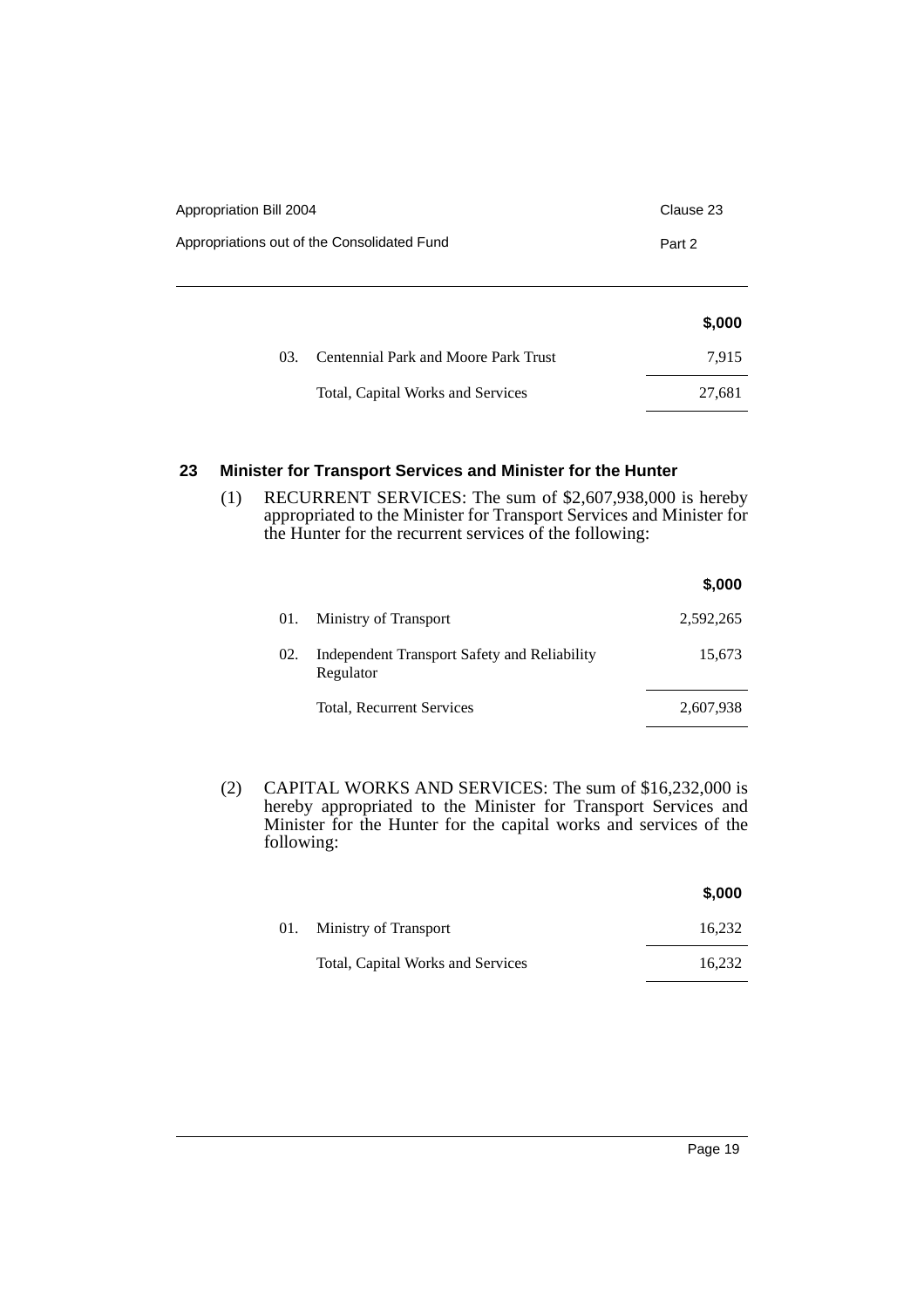#### Clause 24 Appropriation Bill 2004

#### Part 2 **Appropriations out of the Consolidated Fund**

# **24 Treasurer and Minister for State Development**

(1) RECURRENT SERVICES: The sum of \$4,545,394,000 is hereby appropriated to the Treasurer and Minister for State Development for the recurrent services of the following:

|     |                                              | \$.000    |
|-----|----------------------------------------------|-----------|
| 01. | Treasury                                     | 399,679   |
| 02. | Crown Finance Entity                         | 3,799,226 |
| 03. | Advance to the Treasurer                     | 240,000   |
| 04. | Department of State and Regional Development | 106,489   |
|     | Total, Recurrent Services                    | 4,545,394 |

(2) CAPITAL WORKS AND SERVICES: The sum of \$344,981,000 is hereby appropriated to the Treasurer and Minister for State Development for the capital works and services of the following:

|     |                                              | \$,000  |
|-----|----------------------------------------------|---------|
| 01. | Treasury                                     | 18,308  |
|     | 02. Crown Finance Entity                     | 216,563 |
|     | 03. Advance to the Treasurer                 | 110,000 |
| 04. | Department of State and Regional Development | 110     |
|     | Total, Capital Works and Services            | 344,981 |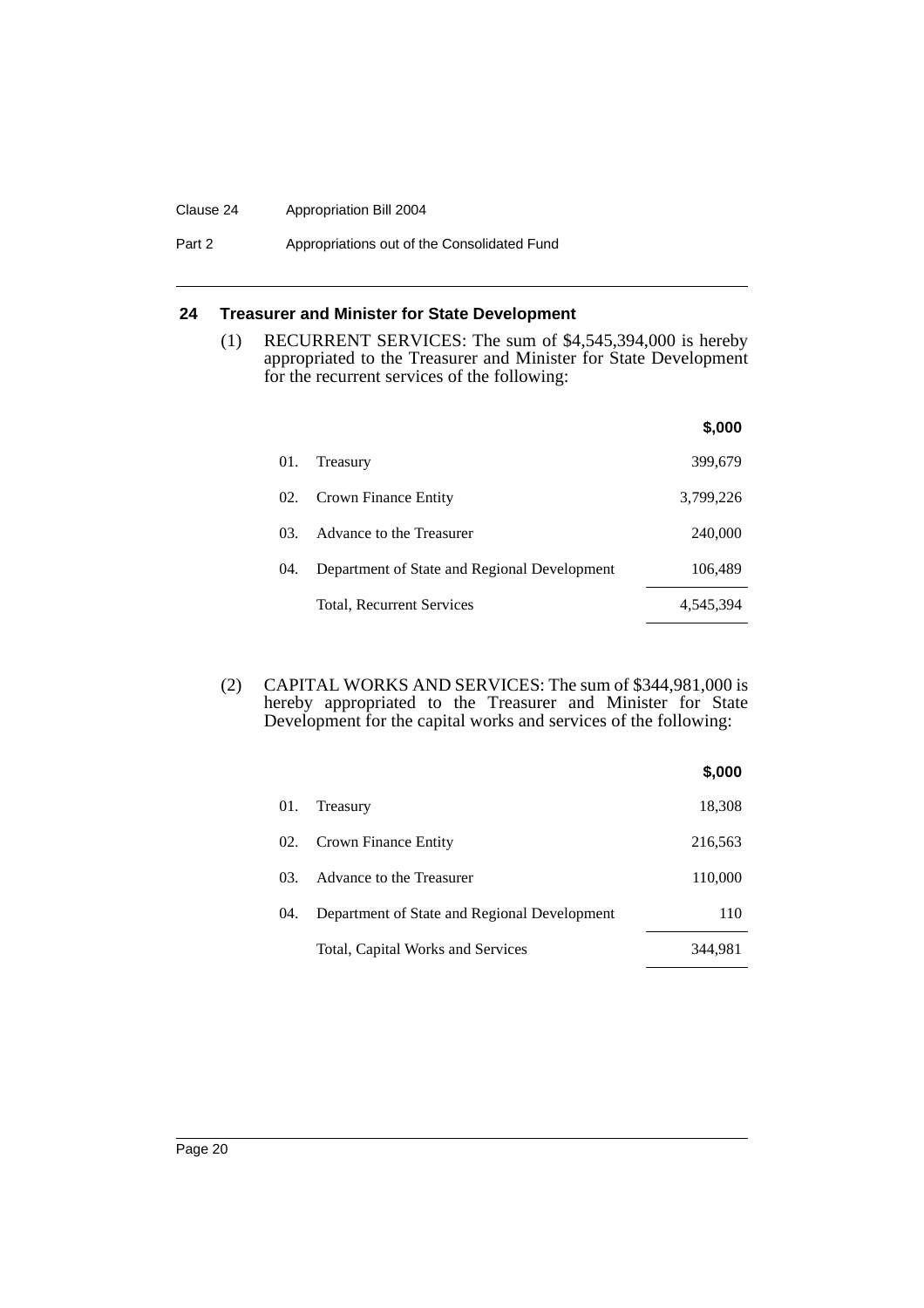| Appropriation Bill 2004                              | Clause 25 |
|------------------------------------------------------|-----------|
| Additional appropriation for health related services | Part 3    |

# **Part 3 Additional appropriation for health related services**

#### **25 Additional appropriation from Consolidated Fund 2004–05 for recurrent services**

- (1) Out of the Consolidated Fund there is hereby appropriated the sum identified in section 26, to the Minister specified in relation to that sum, for recurrent services, which sum may be issued and applied for or towards the use and purpose expressed in that section for the recurrent services of the Government for the year 2004–05.
- (2) The total sum appropriated out of the Consolidated Fund in accordance with the provisions of this Part is the sum of \$46,000,000.
- (3) The sum appropriated by this Part is in addition to any other sum appropriated by this Act for recurrent services.
- (4) Any amounts expended for recurrent services under section 25 of the *Public Finance and Audit Act 1983* or any Supply Act on or after 1 July 2004 and before the date of assent to this Act are taken to have been expended out of such of the sum for recurrent services set out in section 26 as may be determined by the Treasurer.

#### **26 Special appropriation to Minister for Health—additional revenue from gaming machine taxes**

RECURRENT SERVICES: The sum of \$46,000,000 is hereby appropriated to the Minister for Health for the recurrent services of the following:

|                                  | \$,000 |
|----------------------------------|--------|
| 01. Department of Health         | 46,000 |
| <b>Total, Recurrent Services</b> | 46,000 |

**Note.** This Part allocates the additional revenue raised in connection with changes to gaming machine taxes to the Minister for Health for spending on recurrent health related services.

See also the *Appropriation (Health Super-Growth Fund) Act 2003*. That Act requires the income from the investment of the sum appropriated by that Act to be paid into the Health Super-Growth Fund and applied for or towards public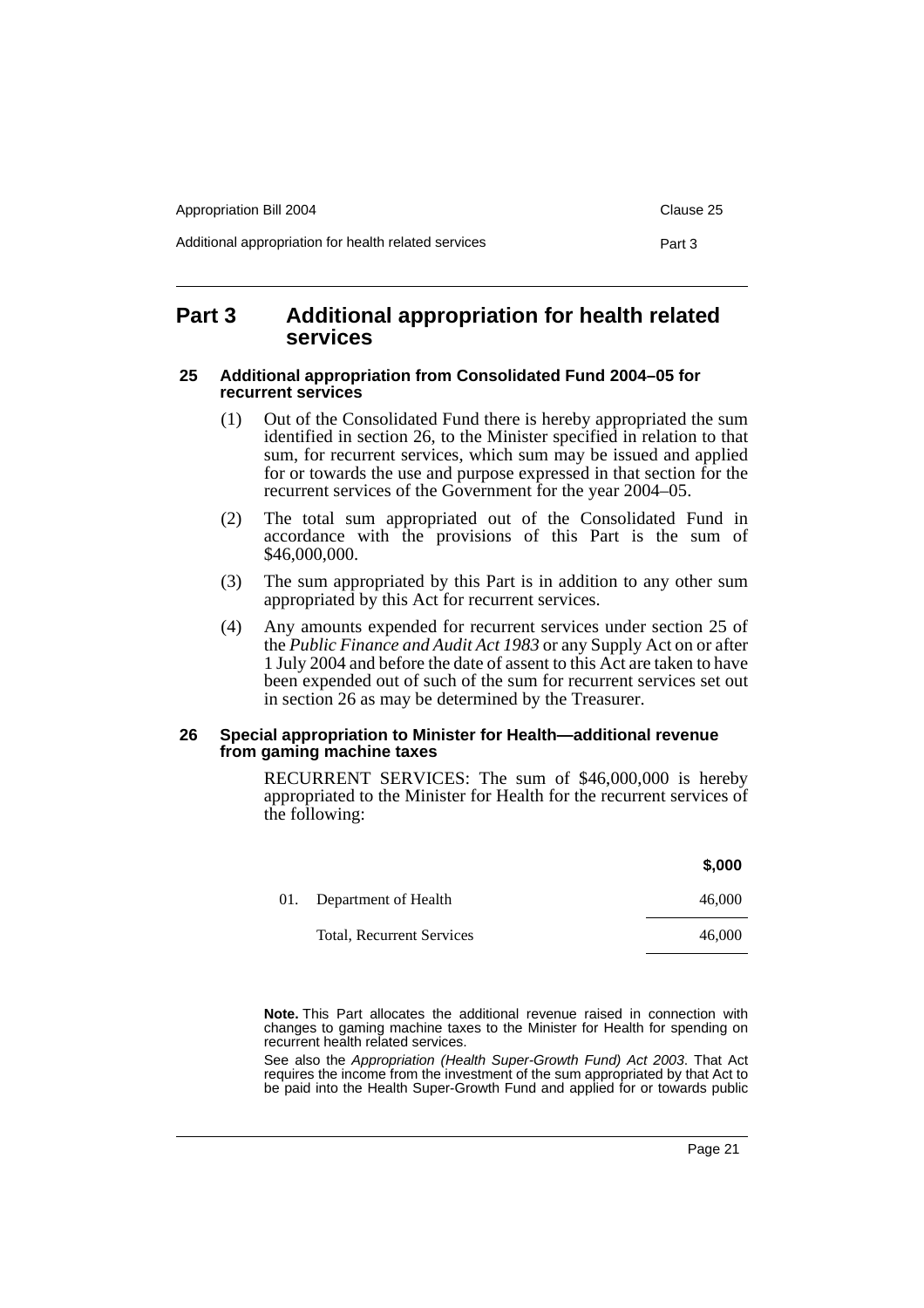#### Clause 26 Appropriation Bill 2004

Part 3 Additional appropriation for health related services

health capital works and services. It is estimated that \$23,000,000 in income will be paid into the Fund in the year 2004–05 and available for expenditure on public health capital works and services.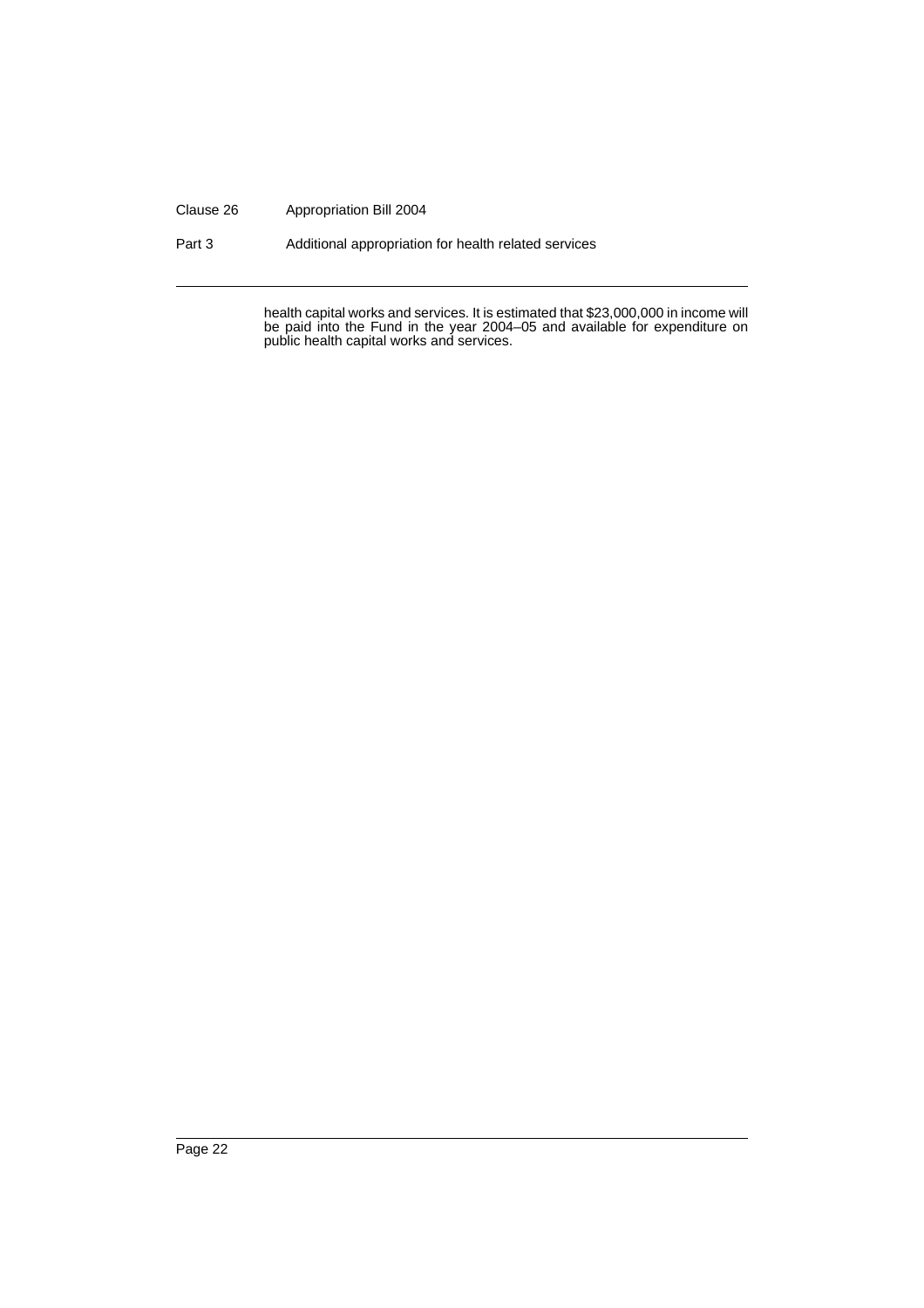Appropriation Bill 2004 Clause 27

General **Part 4** 

# **Part 4 General**

## **27 Variation of authorised payments from Consolidated Fund**

- (1) In this section, *purpose* means a purpose specified in Part 2 or 3 in relation to a Minister to which a sum is appropriated for recurrent services or for capital works and services.
- (2) Payment of a sum appropriated under Part 2 or 3 for a purpose may not be made in excess of the sum specified for the purpose or, if the same purpose is specified in Parts 2 and 3, the total sum specified for that purpose, except as provided by this section or Division 4 of Part 2 of the *Public Finance and Audit Act 1983*.
- (3) If the exigencies of government so require, the Treasurer may authorise the payment of a sum in excess of the sum or total sum specified for a purpose, but only if an equivalent sum is not paid out for another purpose, whether the other purpose is specified in relation to the same or a different Minister, subject to subsections (4) and (5).
- (4) A sum appropriated for recurrent services may only be paid out for recurrent services and a sum appropriated for capital works and services may only be paid out for capital works and services.
- (5) A sum appropriated under Part 3 may only be paid out for a purpose specified in Part 3.
- (6) This section does not apply to sums appropriated by another Act.
- (7) This section does not enable the Treasurer to authorise the payment of a sum in augmentation of, or as an addition to, any salary or wages the amount of which has been fixed by law.
- (8) The Treasurer is to inform the Auditor-General of every authorisation given under this section.

## **28 Appointment of person to carry out the functions of the Treasurer under section 27**

- (1) The Treasurer may appoint a person to carry out the Treasurer's functions under section 27.
- (2) Any such appointment is subject to such conditions (if any) as the Treasurer determines.
- (3) The Treasurer may revoke any such appointment at any time.